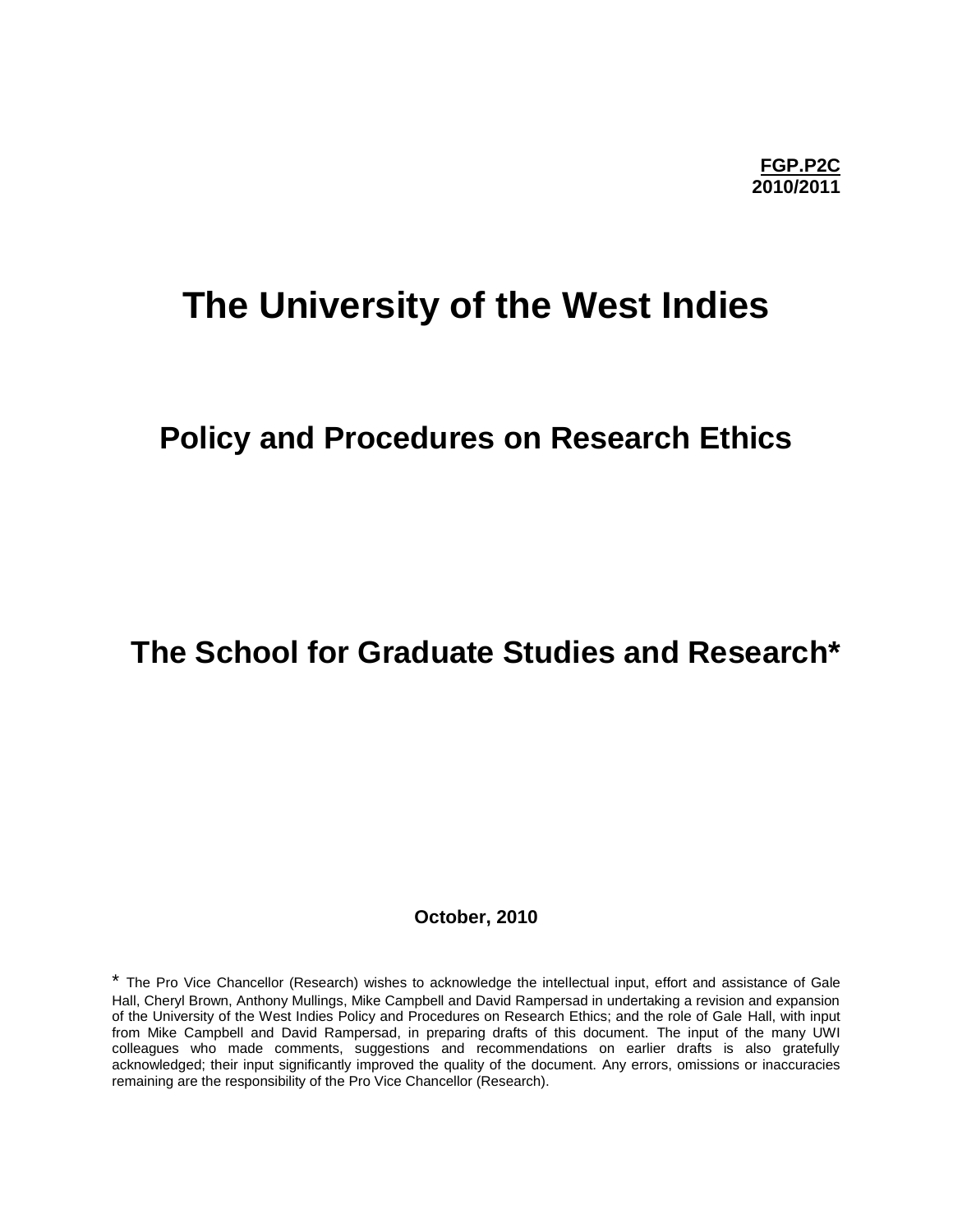|  | <b>Table of Contents</b> |
|--|--------------------------|
|--|--------------------------|

| Table of Contents                                                            |  |
|------------------------------------------------------------------------------|--|
| 1.                                                                           |  |
| 2.                                                                           |  |
| 3.                                                                           |  |
|                                                                              |  |
|                                                                              |  |
|                                                                              |  |
|                                                                              |  |
|                                                                              |  |
|                                                                              |  |
| 5.                                                                           |  |
|                                                                              |  |
|                                                                              |  |
|                                                                              |  |
|                                                                              |  |
|                                                                              |  |
| 6.                                                                           |  |
|                                                                              |  |
|                                                                              |  |
|                                                                              |  |
|                                                                              |  |
| 7.                                                                           |  |
|                                                                              |  |
|                                                                              |  |
|                                                                              |  |
|                                                                              |  |
|                                                                              |  |
|                                                                              |  |
|                                                                              |  |
| 7.2.2 The Duty of the University to Facilitate the Resolution of Disputes 10 |  |
| Research Ethics Committees at the University of the West Indies 10<br>8.     |  |
| 9.                                                                           |  |
|                                                                              |  |
|                                                                              |  |
|                                                                              |  |
|                                                                              |  |
|                                                                              |  |
|                                                                              |  |
| 10.                                                                          |  |
| 11 <sub>1</sub>                                                              |  |
| 12.                                                                          |  |
|                                                                              |  |
|                                                                              |  |
|                                                                              |  |
|                                                                              |  |
|                                                                              |  |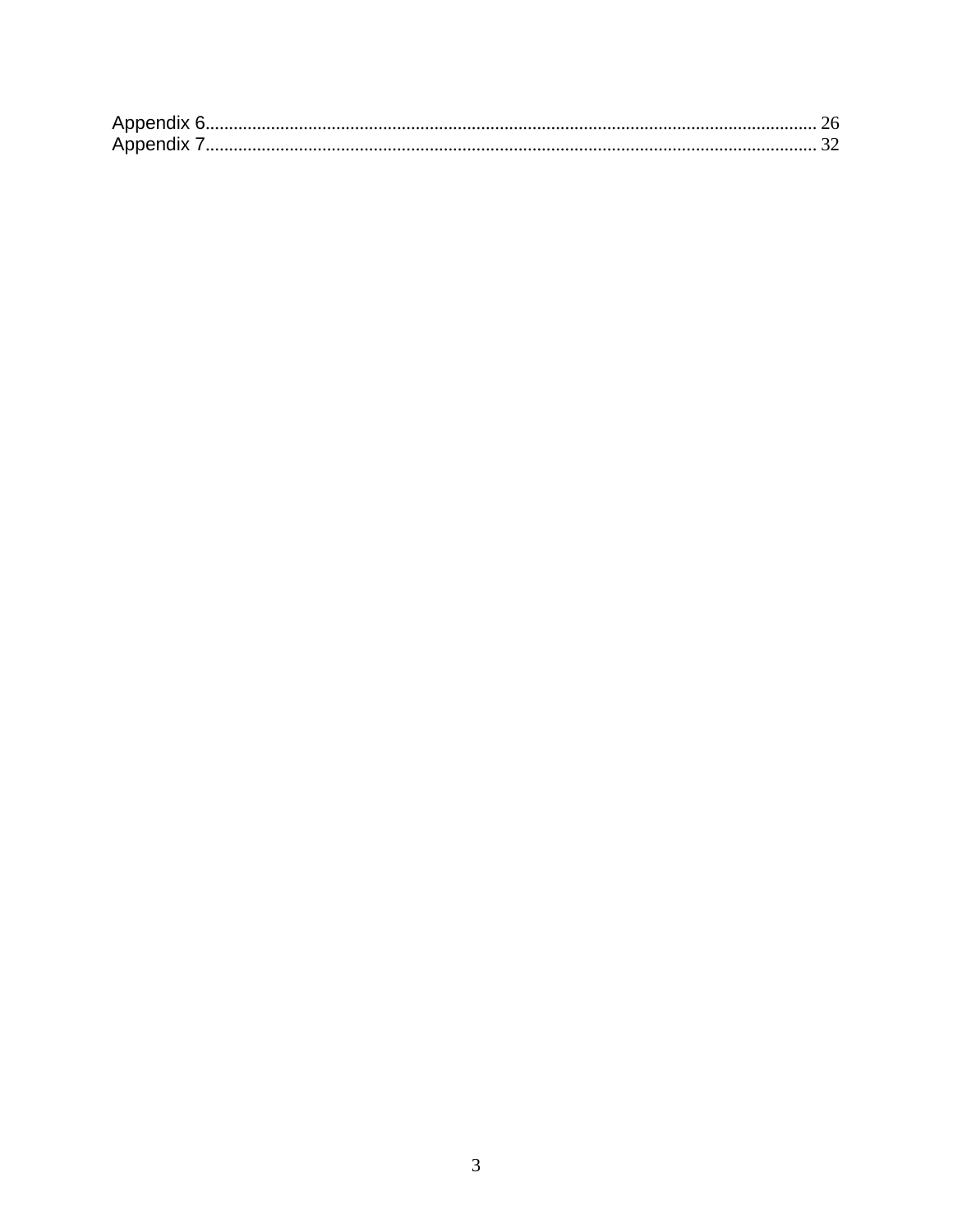# **The University of the West Indies**

# **Policy and Procedures On Research Ethics**

# <span id="page-3-0"></span>**1. Background**

The first University of the West Indies Policy on Research Ethics was written by the then Pro Vice Chancellor Research, Professor Roger Prichard, and approved by the relevant University Committees and Boards in 1998. This document is a revision and expansion of that Policy, and will replace that Policy when the necessary University approvals are obtained.

# <span id="page-3-1"></span>**2. Introduction**

This Policy on Research Ethics should be interpreted in a manner that is consistent with the vision of the University of the West Indies (UWI) as a research community committed to the principles of honesty, trust and collegiality and to the idea that fair play must prevail at all times.

The Policy applies to all individuals who conduct research at UWI, and to individuals at affiliated institutions who submit research proposals to the UWI research ethics review system. Conducting research at UWI means research work undertaken by UWI staff and students and by all persons who use UWI facilities for the creation, dissemination and publication of research work. The term 'research' here includes those efforts directed primarily towards the creation and dissemination of new knowledge, those efforts directed towards acquiring and representing existing knowledge (defined as 'scholarship' in UWI Ordinance 8), as well as other forms of creative work not traditionally considered research (e.g. theatre, cinema); the term applies whether the activities are funded or unfunded.

Some of the provisions of this Policy deal with matters that are also treated in other University guidelines and regulatory documents. Where appropriate, reference should be made to these guidelines and documents.

# <span id="page-3-2"></span>**3. Responsibilities**

## <span id="page-3-3"></span>**3.1 Responsibility of the University**

The University requires honesty and integrity in research and scholarship. Through the appropriate administrative offices and in accordance with the provisions of this Policy and other applicable regulatory procedures, the University will: (a) Facilitate the training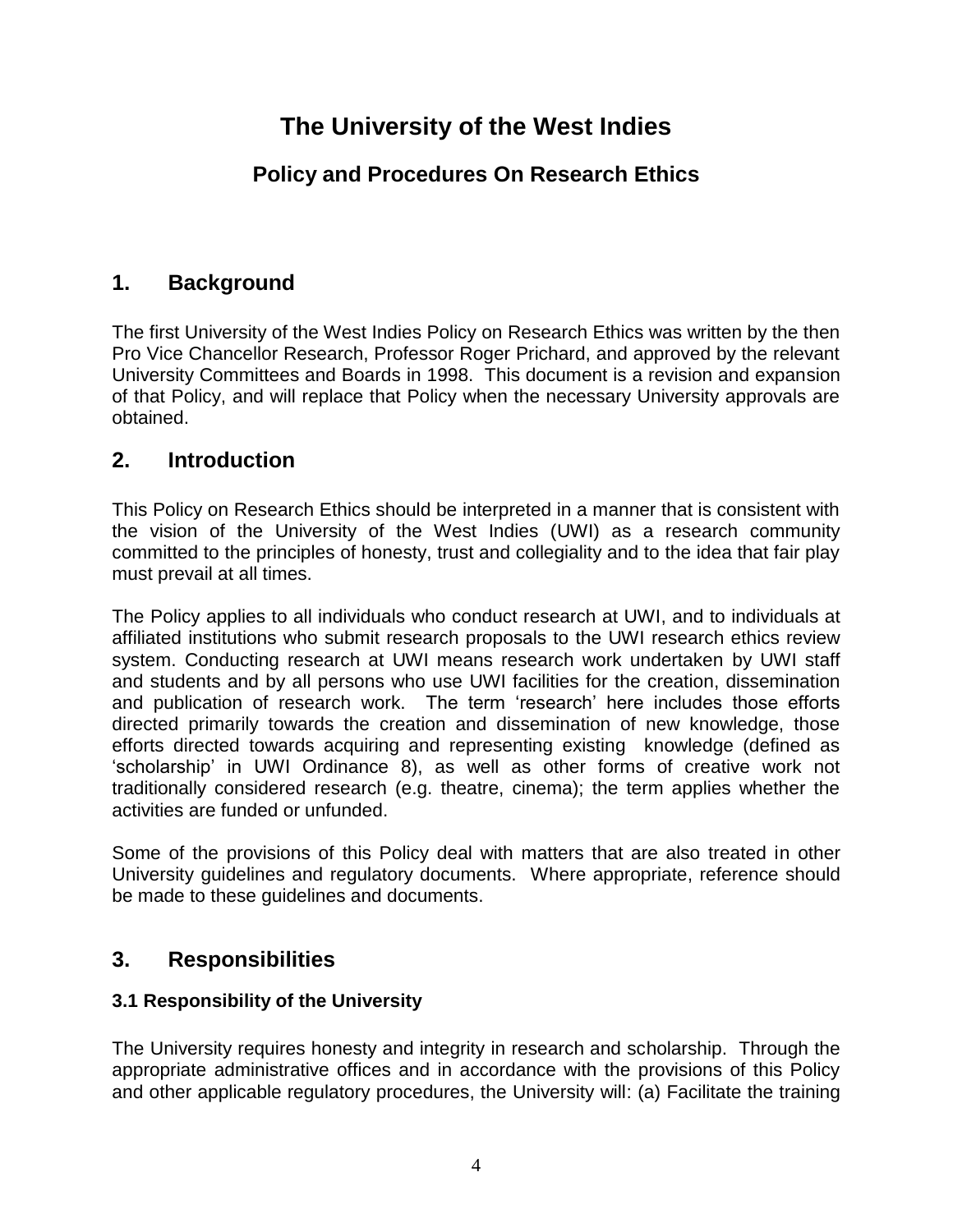in research ethics of all members of staff who conduct, manage or supervise human and animal research at UWI; (b) Facilitate the resolution of disputes concerning matters dealt with in this Policy (see Article 7.2); and (c) Investigate allegations of misconduct under this Policy and take action, as appropriate (see Article 12).

### <span id="page-4-0"></span>**3.2 Responsibility of the Office of Research**

The University of the West Indies Office of Research has oversight of research ethics policies and practice throughout the UWI. The Office is responsible for ensuring that the University's policies and procedures on research ethics are implemented and that the University community is educated on the policies and procedures. The Office is the body responsible for certifying that research projects have been subjected to ethical review and are conducted according to UWI's stated guidelines. The Office will provide the administrative support for the UWI Committee on Research Ethics and will support ethics activities on individual campuses when feasible.

### <span id="page-4-1"></span>**3.3 Responsibility of Directors, Deans and Heads**

Directors of Centres and Institutes, Faculty Deans and Heads of Departments are responsible for the conduct of research which falls within their jurisdiction. They are expected to be aware of the research activities conducted by the staff and students for whom they have responsibility. They are also responsible for ensuring that the University's policies on research ethics are publicized, promoted and adhered to.

### <span id="page-4-2"></span>**3.4 Responsibility of Researchers**

The primary responsibility for the content and conduct of research rests with the individuals performing the research. Researchers bear the principal responsibility for protecting the well-being, human rights and dignity of their human participants and for the humane treatment of animal subjects. In the case of collaborative or team research, the Research Director or Principal Investigator is obliged to ensure that the members of the research team or group are aware of and are complying with the contents of this Policy, as well as with other applicable ethical norms governing the conduct of the research.

### <span id="page-4-3"></span>**3.5 Responsibility of Supervisors of Student Researchers**

All student research conducted at the University of the West Indies must be guided and supervised by a member of the University's faculty, even if only as a co-supervisor. Supervisors and co-supervisors are responsible for informing the student of his or her obligations in respect of the ethical conduct of research, and for taking the measures necessary to ensure that the student's research is conducted within the established ethical policies and guidelines.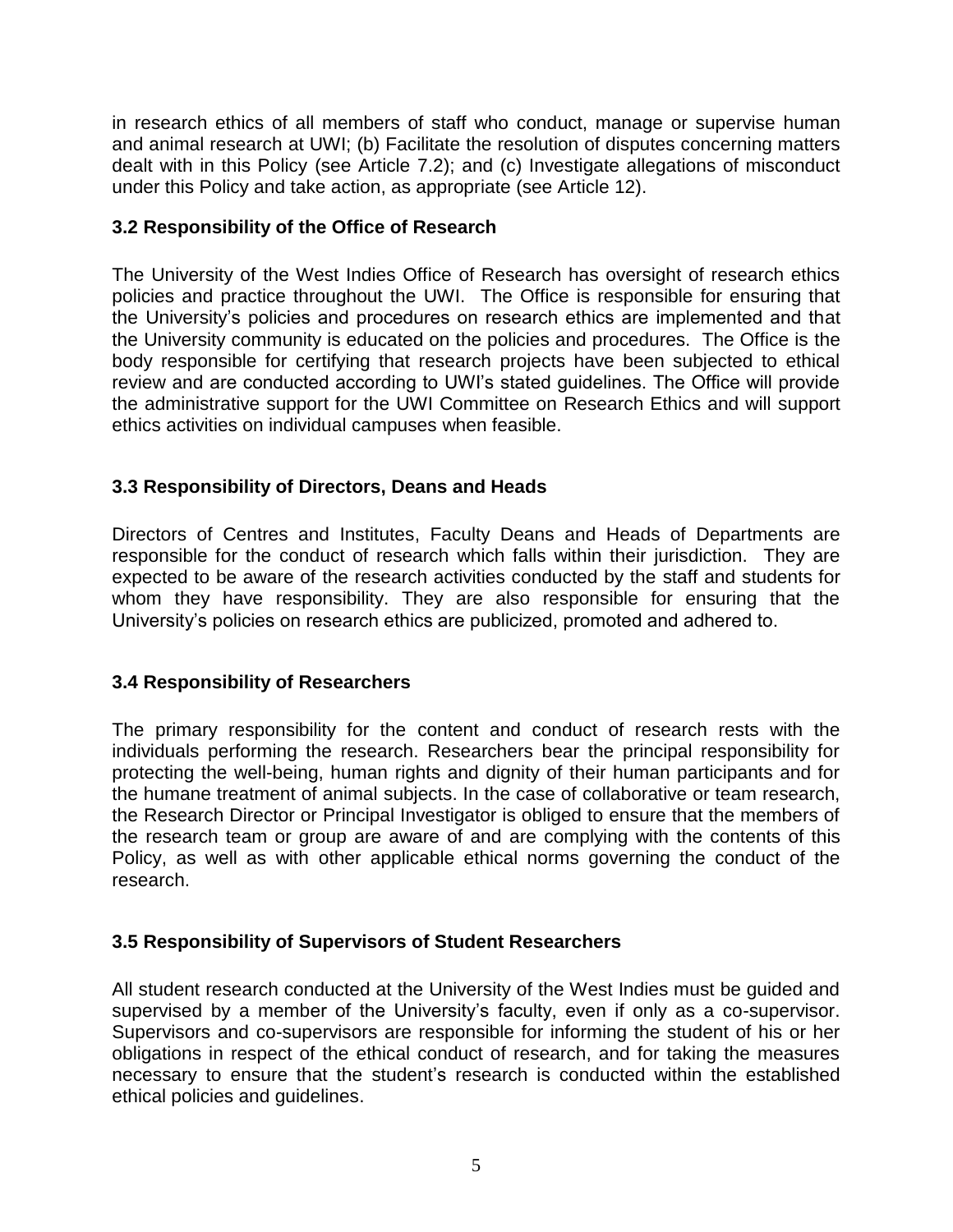Supervisors are also responsible for ensuring that, where required, student researchers obtain the necessary approvals prior to the start of their research project. The Chief Supervisor is responsible for co-signing the submission documents that may be necessary for ethical review of the student's research**.**

## <span id="page-5-0"></span>**4. Rules and Regulations**

Research projects must be conducted with due consideration for all University Policies, including, *inter alia*, this Policy, University Ordinances, the Financial Code, Financial Procedures, Financial Rules and Regulations and the University's Policy on Intellectual Property.

# <span id="page-5-1"></span>**5. The Duty of Honesty and Integrity**

Researchers are expected to maintain the highest standards of honesty and integrity. Any form of academic dishonesty, including but not limited to the activities identified below, is a serious offence. However, nothing in the provisions of this policy is intended to impugn the actions of a person who exercises judgment, or interprets data, or reports results in a way that may simply be the consequence of reasonable differences of opinion.

### <span id="page-5-2"></span>**5.1 Falsification of Data**

The gathering, analysis and reporting of data must be undertaken with honesty and integrity. Researchers should never publish as true, data they know to be false or the result of deliberate acts of falsification.

### <span id="page-5-3"></span>**5.2 Plagiarism**

Plagiarism is an act of academic dishonesty and is considered to be misconduct meriting severe disciplinary penalties. Researchers should not knowingly represent the published or unpublished work of another person as their own or assist anyone else in doing so. The use of work done by other persons must be appropriately and adequately acknowledged.

Upon demonstration that a researcher has misappropriated another person's work and represented it as his or her own, the researcher will bear the burden of rebutting the presumption of plagiarism. Procedures for dealing with the presumption of plagiarism by graduate students are provided in the University of the West Indies Policy on Graduate Student Plagiarism.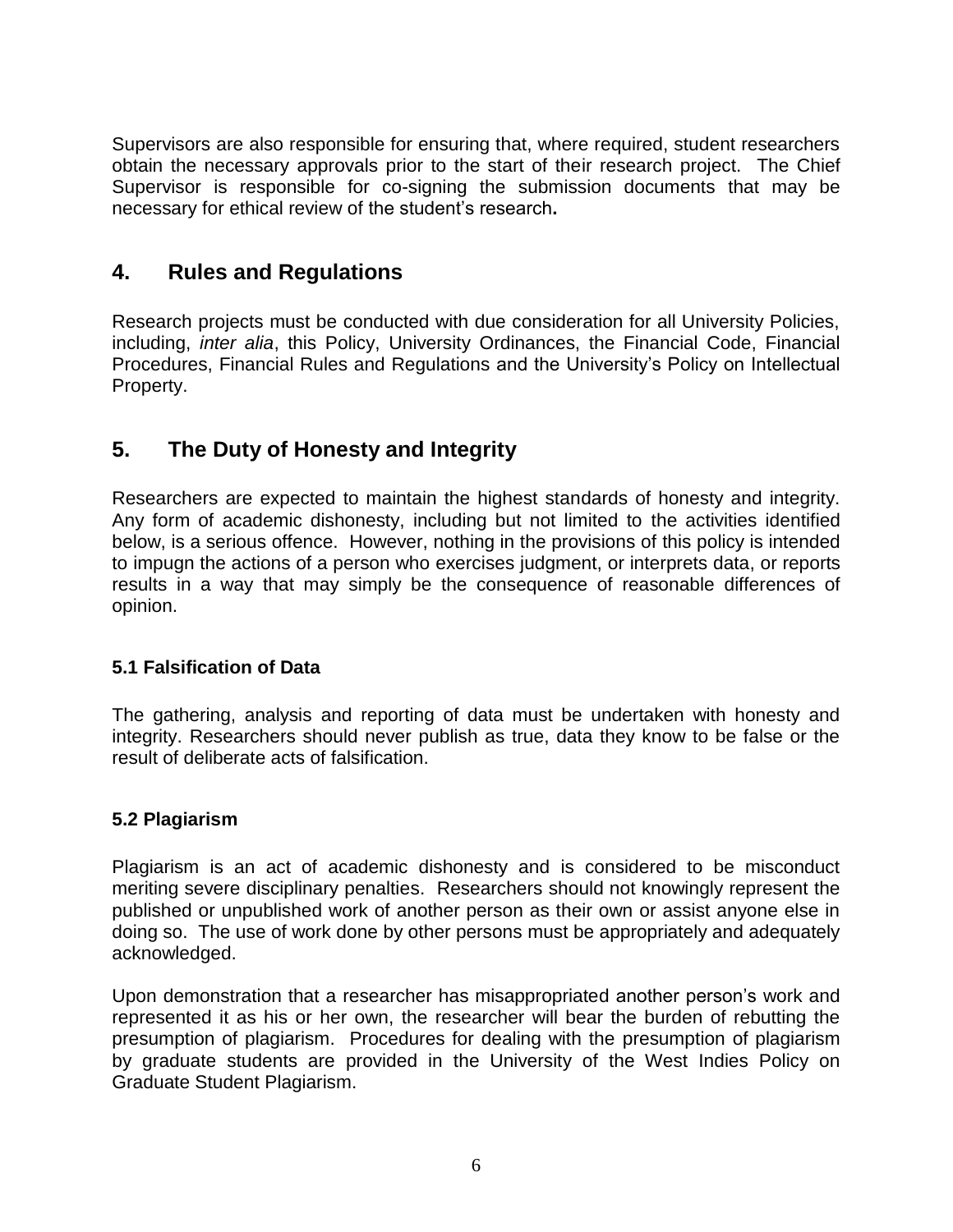### <span id="page-6-0"></span>**5.3 Conflict of Interest**

A conflict of interest arises when the researcher has a material interest, whether personal, financial, professional, or otherwise, that may conflict with the researcher's duty of honesty and integrity. Where a conflict of interest arises, a researcher is required to disclose that interest to the appropriate University authorities, including the University's Committee on Research Ethics.

Members of any Research Ethics Committee of the University are required to disclose any actual or potential conflict of interest that may be relevant to the performance of their duties on the Committee.

### <span id="page-6-1"></span>**5.4 Misuse of Research Funds**

Where a research funding body provides guidelines on the use of research funds, Principal Investigators and other researchers must adhere to these guidelines stringently. They must also follow all University guidelines and codes relating to the management and disbursement of funds. Should misuse of research funds occur, including the failure to account for funds, offenders will be subject to the disciplinary procedures of the University under Ordinance 8.

### <span id="page-6-2"></span>**5.5 The Duty to Acknowledge Sources of Funding**

All public and private sources of funding, including grants, contracts and gifts, among others, used in the conduct of research should be acknowledged in resulting publications.

## <span id="page-6-3"></span>**6. Ethical Treatment of Data**

### <span id="page-6-4"></span>**6.1 Definition of Data**

"Data" in this document is taken to include the actual research results, the analysis and interpretations by the researchers, and the methodology used to obtain the results.

### <span id="page-6-5"></span>**6.2 Gathering of Data**

Data must be organised in a manner that allows ready verification, and must be gathered in accordance with the principles governing the use of human and animal subjects (see Articles 10 and 11).

### <span id="page-6-6"></span>**6.3 Availability of Data**

Subject to exceptions based on a duty of confidentiality and the laws respecting intellectual property and access to information, after data are published, they must be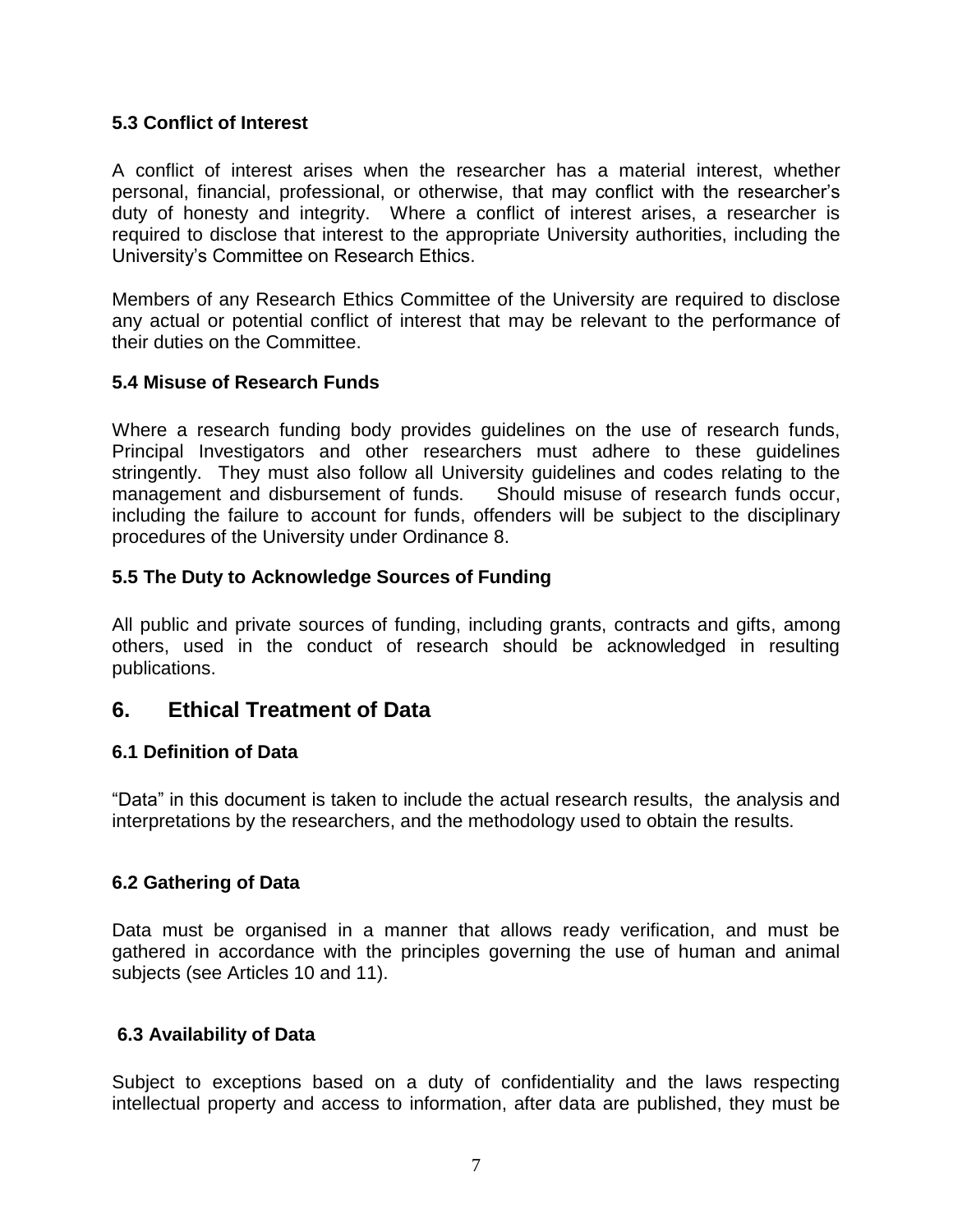made available to any party presenting a reasonable request to examine them. Where there is a disagreement between the researcher and the person requesting the data, the matter shall be referred to the School for Graduate Studies and Research for resolution.

### <span id="page-7-0"></span>**6.4 Maintenance of Data**

All original data must be retained in paper or electronic format for at least five years from the date of publication.

# <span id="page-7-1"></span>**7. Collaborative Research**

### <span id="page-7-2"></span>**7.1 Attribution of Authorship and Copyright Ownership**

Research collaborators should establish, as early as possible, the manner in which authorship will be attributed, as well as the allocation of copyright.

### <span id="page-7-3"></span>**7.1.1 Rules for the Attribution of Authorship**

In the absence of an *a priori* agreement among researchers, the following rules will govern the attribution of authorship:

- (a) Authorship is attributed to all those persons, whether staff or students, who have made significant scholarly contributions to the work and who share responsibility and accountability for the results.
- (b) An administrative relationship to the investigation does not of itself qualify a person for co-authorship.
- (c) The order of the names in a publication is decided according to the quality of the contribution, the extent of the responsibility and accountability for the results, and the customs of the discipline.
- (d) The attribution of authorship is not affected by whether researchers were paid for their contributions or by their employment status.

### <span id="page-7-4"></span>**7.1.2 The Status of the Student in Attribution of Authorship**

The guidelines and rules in Articles 7.1 and 7.1.1 apply whether the collaborators are staff or students. Further to these rules, when a multi-authored article is based primarily on a student's research, the student should be granted priority prominence on the list of co-authors, according to the practice in the discipline.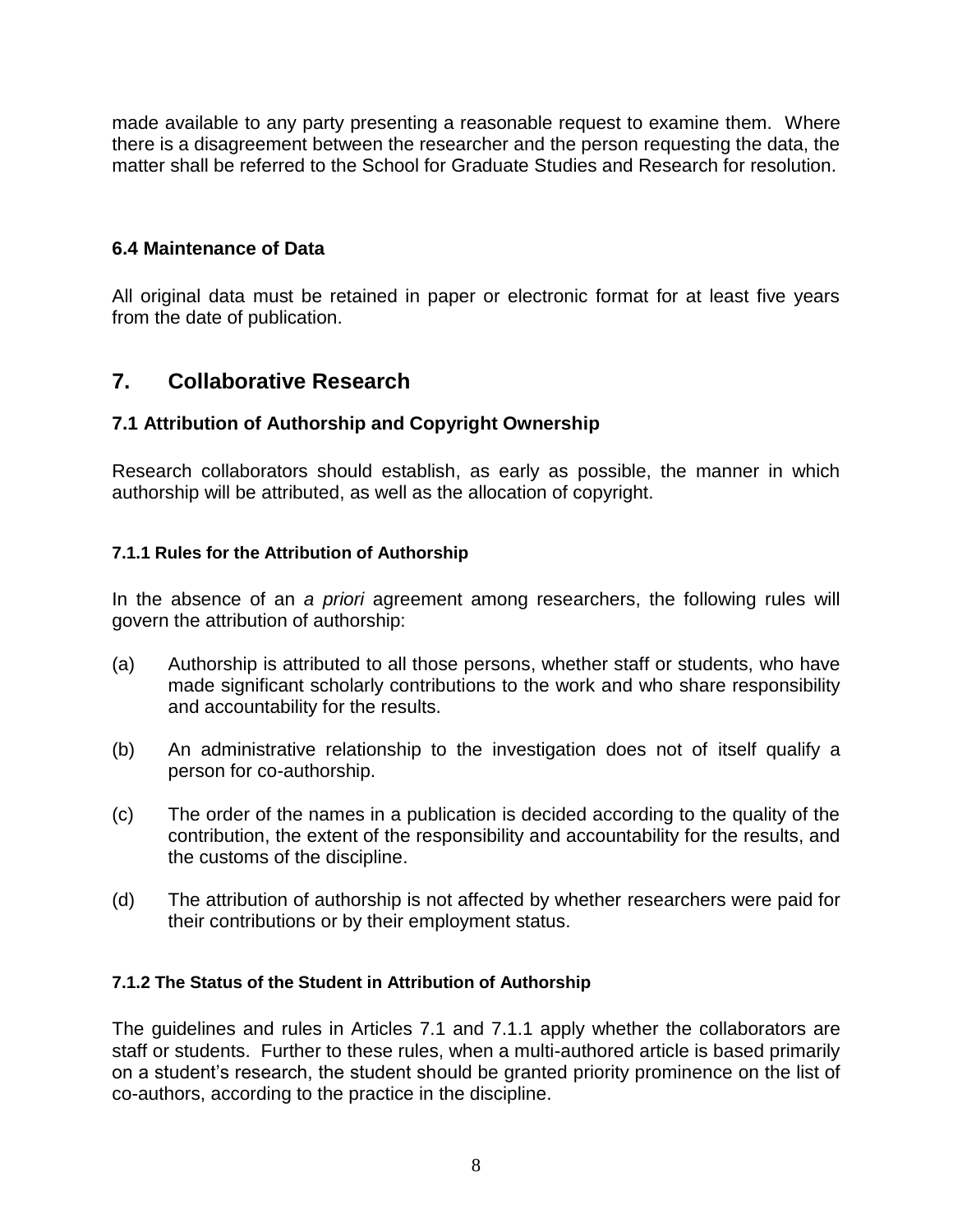### <span id="page-8-0"></span>**7.1.3 Duties of the Principal Author in Attribution of Authorship**

In the absence of an *a priori* agreement among collaborating researchers, the following additional rules apply:

- (a) The author who submits a manuscript for publication accepts the responsibility of including as co-authors all persons who are entitled to co-authorship, and none who are not so entitled.
- (b) The submitting author should send to each co-author a draft copy of the manuscript in advance of submission, and should make every reasonable attempt to obtain consent to co-authorship, including the order of authorship.
- (c) Other contributions to the manuscript should be indicated in a footnote or an 'Acknowledgments' section, in accordance with the practice in the discipline and the publisher.

### <span id="page-8-1"></span>**7.1.4 Ownership of Copyright**

The University of the West Indies Policy on Intellectual Property, as well as relevant national legislation, governs copyright issues in relation to research undertaken by staff and students.

### <span id="page-8-2"></span>**7.2 Disputes among Co-Researchers**

The provisions of this Article govern disputes between co-researchers. They do not govern allegations of misconduct under this Policy. Allegations of misconduct are dealt with in Article 12.

### <span id="page-8-3"></span>**7.2.1 The Duty on the Parties to Resolve Disputes**

When disputes between co-researchers arise, they should be resolved amicably, in a respectful and collegial fashion, and in good faith. Where a dispute cannot be resolved by the parties themselves, they should seek the advice of the appropriate authorities in their unit, who may help them resolve the dispute in any way in which the parties may agree, including conciliation, mediation, and binding and non-binding arbitration. To this end, the parties may agree that other persons become involved in the dispute in order to help facilitate its resolution. The parties may stipulate that their own involvement in any dispute resolution process is without prejudice to their rights in any subsequent process.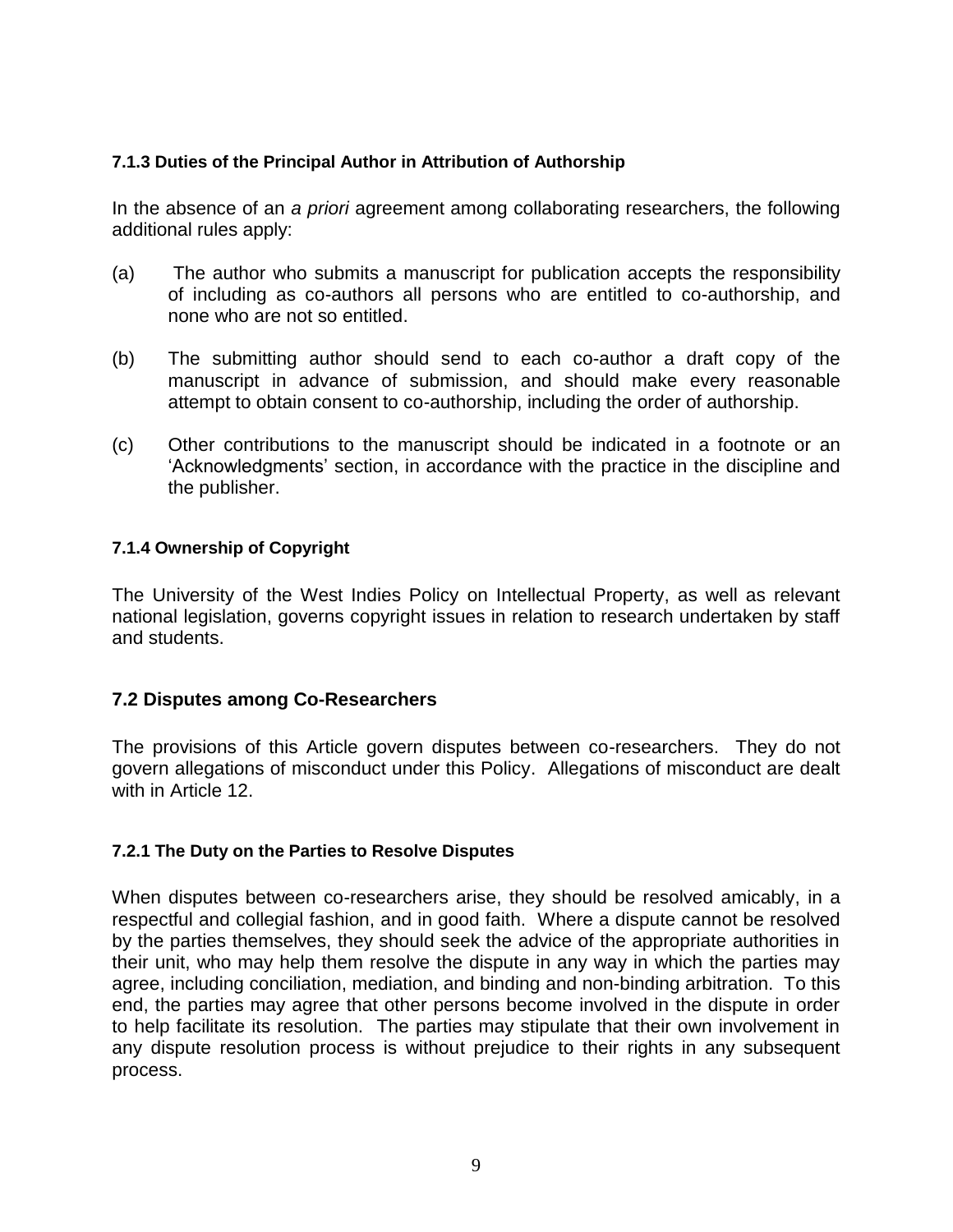### <span id="page-9-0"></span>**7.2.2 The Duty of the University to Facilitate the Resolution of Disputes**

Although the University has no obligation to ensure that disputes are resolved, since the resolution of disputes is ultimately subject to the will of the parties to the dispute, the University has a duty to help facilitate the resolution of disputes, in accordance with the guidelines below:

- If the dispute is between individuals working under a Principal Investigator, the Principal Investigator will attempt to resolve the matter.
- If the Principal Investigator is involved in the dispute, the Head of Department, or the Dean of the Faculty if staff from more than one Department is involved, should attempt to resolve the matter.
- If the Head or Dean is involved in the dispute, or if any party involved in the dispute objects to the investigation of the Head or Dean, the Pro Vice Chancellor (Research) shall be informed and may either investigate the dispute and attempt to resolve it, or nominate a senior academic staff member, acceptable to the parties, who will attempt to resolve the matter.

# <span id="page-9-1"></span>**8. Research Ethics Committees at the University of the West Indies**

The University of the West Indies Committee on Research Ethics is the University body responsible for developing, coordinating and ensuring the implementation of the University's policies and procedures for the ethical conduct of research. The mandate, responsibilities and composition of this Committee are provided in Appendix 1 of this document.

There will be a Campus Research Ethics Committee on each Campus that will conduct activities on that Campus on behalf of the UWI Committee on Research Ethics. The Campus Committees will review and approve, or otherwise provide feedback on, student and faculty research proposals which involve human participants, invasive or experimental work on live animals, endangered species, or research with potential to harm the environment or human groups that are not themselves the subjects of the research. The mandate, responsibilities and composition of the Campus Committee are provided in Appendix 2 of this document.

## <span id="page-9-2"></span>**9. The Research Ethics Review Process**

### <span id="page-9-3"></span>**9.1 Exemptions from Review**

Proposals for research studies on live animals that are purely observational will be exempt from review.

Proposals for research studies involving human participants will be exempt from review if they fall into any of the categories of research listed below: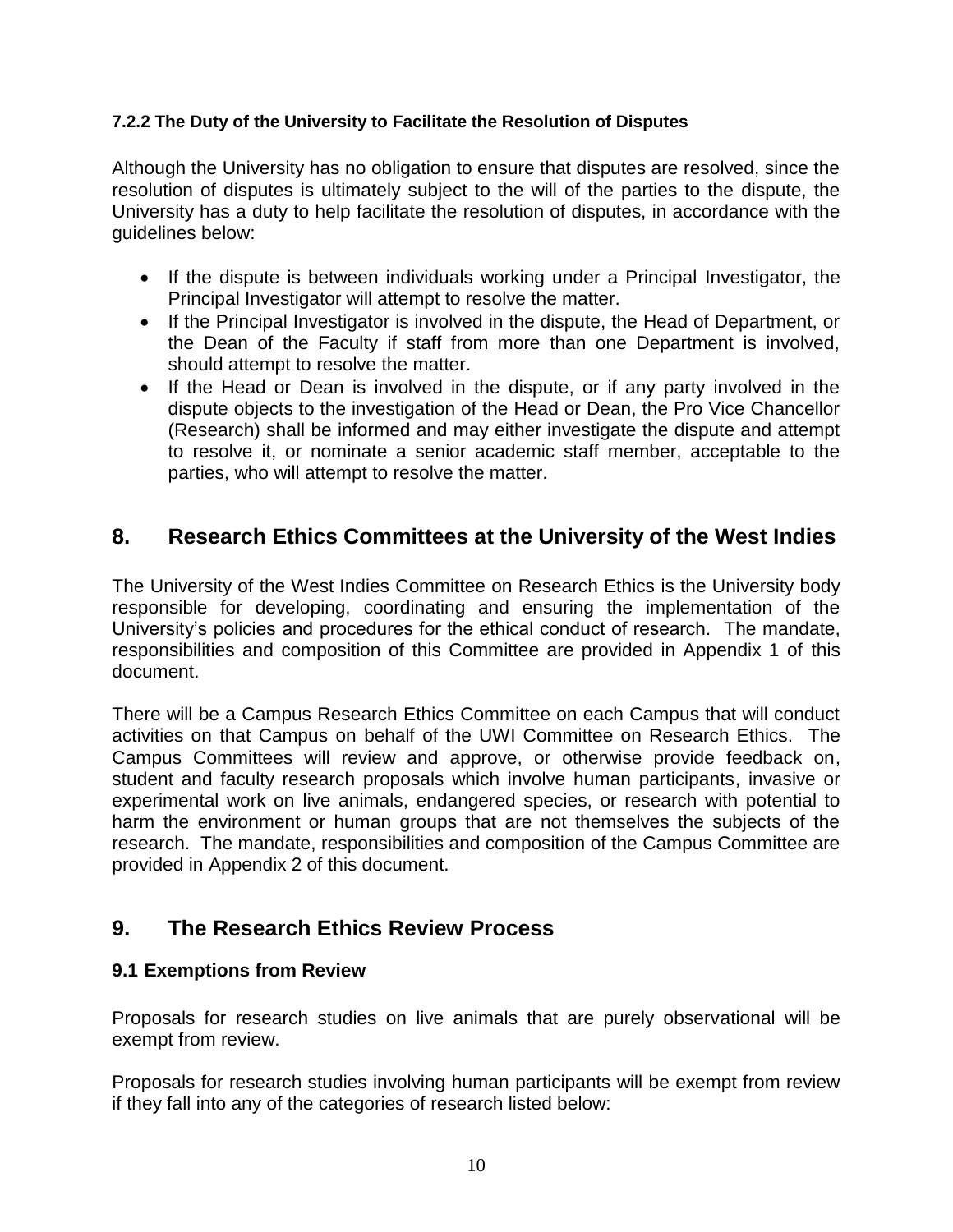- *Educational research* involving normal educational practices, e.g. classroom instruction, strategies, curricula management techniques. This exemption does not apply in cases were school records of identifiable students are involved, or where teachers and instructors or other school personnel are interviewed about identifiable students.
- *Educational Tests and Measurements*, e.g. diagnostic, aptitude and achievement tests. This exemption does not apply if the information, whether in the researchers' private data set or in a published form, could reasonably lead to the identification of the participants; or if the information disclosed outside of the research could place the subject at risk of criminal or civil liability or cause damage to the person's financial standing, employability or reputation.
- *Surveys or Interviews* in which researchers' private data, field notes and published materials are so encoded that there is no likelihood that the identity of the human subjects will be revealed, will normally be exempt from review, unless the nature of the questions could clearly cause distress or even harm. Surveys and interviews of minors (children) are not exempted. Researchers conducting research in the Caribbean must therefore take into consideration the legal age of consent of children in the various islands and territories of the Caribbean.
- *Public Observation*. All research involving the observation of public behaviour, including observation by participants, is exempted unless the observation is recorded in such a way that it can be linked to an identifiable human subject. Such research is also not exempted if the information disclosed outside of the research could place the subject at risk for criminal or civil liability or cause damage to the subject's financial standing, employability or reputation.
- *Existing Data*. Research which involves the collection or study of existing data, documents, records, pathological specimens or diagnostic specimens is exempted if these are publically available, or if both the private data and the published material of the researcher is so recorded that there is no likelihood that the human subject may be identified, either directly or indirectly.

The categories identified above are not exempted from review if any of the research subjects are persons who are: legally incompetent (e.g. minors); significantly mentally ill or impaired; imprisoned persons, residents of a nursing facility, or persons who are in any other way involuntarily confined.

It is the responsibility of the Principal Investigator to consult with the Campus Research Ethics Committee to determine whether any proposed study meets the criteria for exemption from review.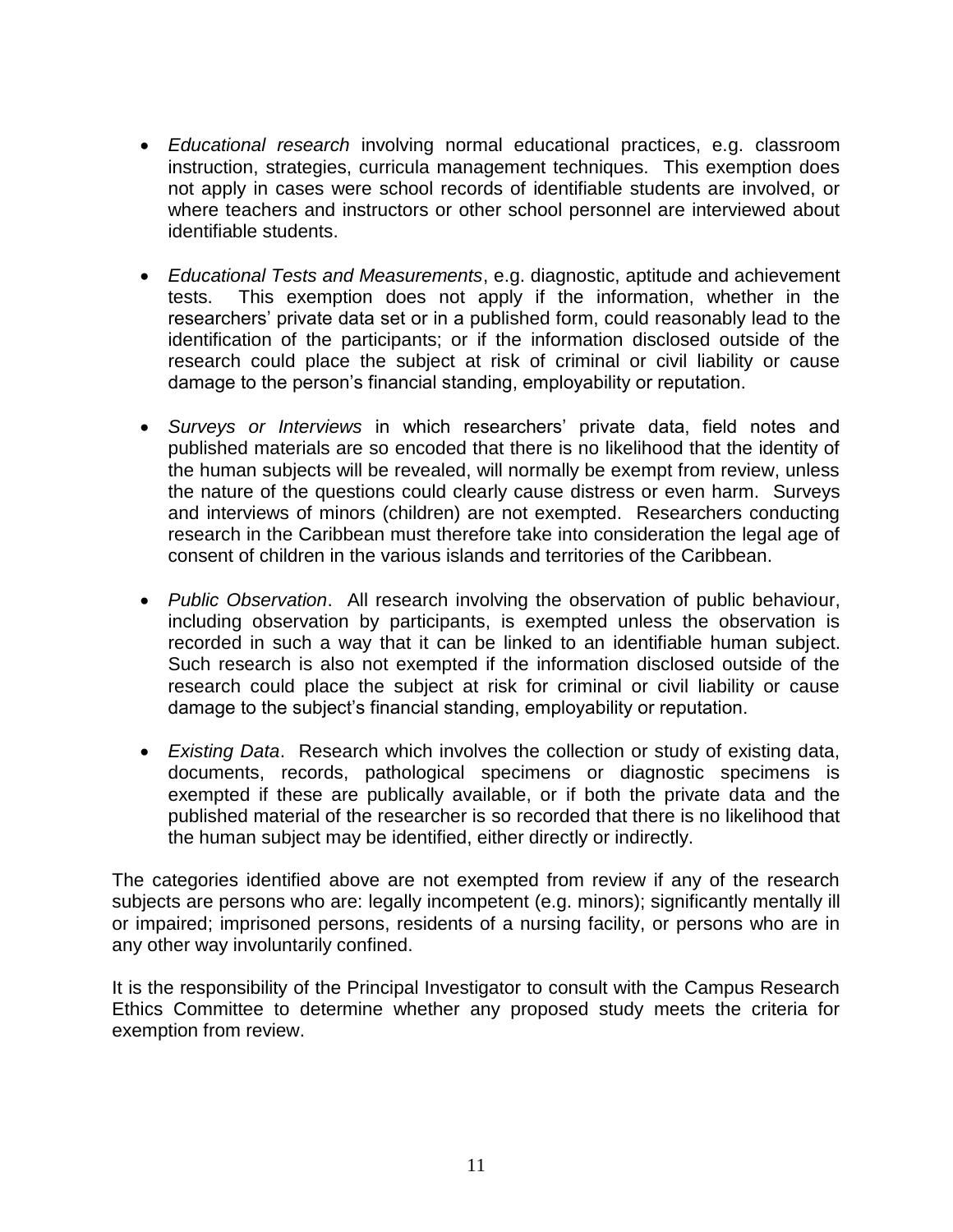### <span id="page-11-0"></span>**9.2 Full Reviews**

Full Reviews will be carried out for all proposals involving invasive or experimental research on live animals, for all research which involves the capture and harvesting of endangered species, and for all research in where there is potential for significant negative environment impact.

Full Reviews will also be carried out for all research using human participants in which there is more than minimal risk to the participant(s), which involve the withholding of information on the objectives of the research or the methodology to be used from the participants, which involve participants that are members of a vulnerable or captive population, or in which there is potential for significant negative impact on human groups that are not themselves the subjects of the research. Full Reviews will also be conducted where these are required by the funding agencies to which the proposals will be submitted.

A Full Review requires the in-person convening of the relevant Campus Research Ethics Committee, which is required to render a decision on all submissions (see Article 9.4). Information requirements for research proposals in applications for ethical approval are provided in Appendix 3 of this document, and the additional information requirements when the research involves the use of live animals are provided in Appendix 4. Information requirements necessary to obtain Informed Consent of participants are provided in Appendix 5.

The results of all Full Reviews will be submitted semi-annually to the UWI Committee on Research Ethics.

### <span id="page-11-1"></span>**9.3 Expedited Review**

Expedited Reviews of proposals involving invasive or experimental research on live animals, research on endangered species, or research with significant potential environmental impact, may be conducted when the researcher is making minor modifications to a research project that has already received full approval.

Expedited Reviews of research proposals involving human participants may be conducted when the Chair of the Campus Research Ethics Committee determines that there is minimal risk or no risk to the participant(s) or other human groups, or when the researcher is making minor modifications to a research project that has already received full approval. The Chair, or a delegated Member(s) of the Committee, may conduct the Expedited Review. The results of all Expedited Reviews will be submitted semi-annually to the UWI Committee on Research Ethics.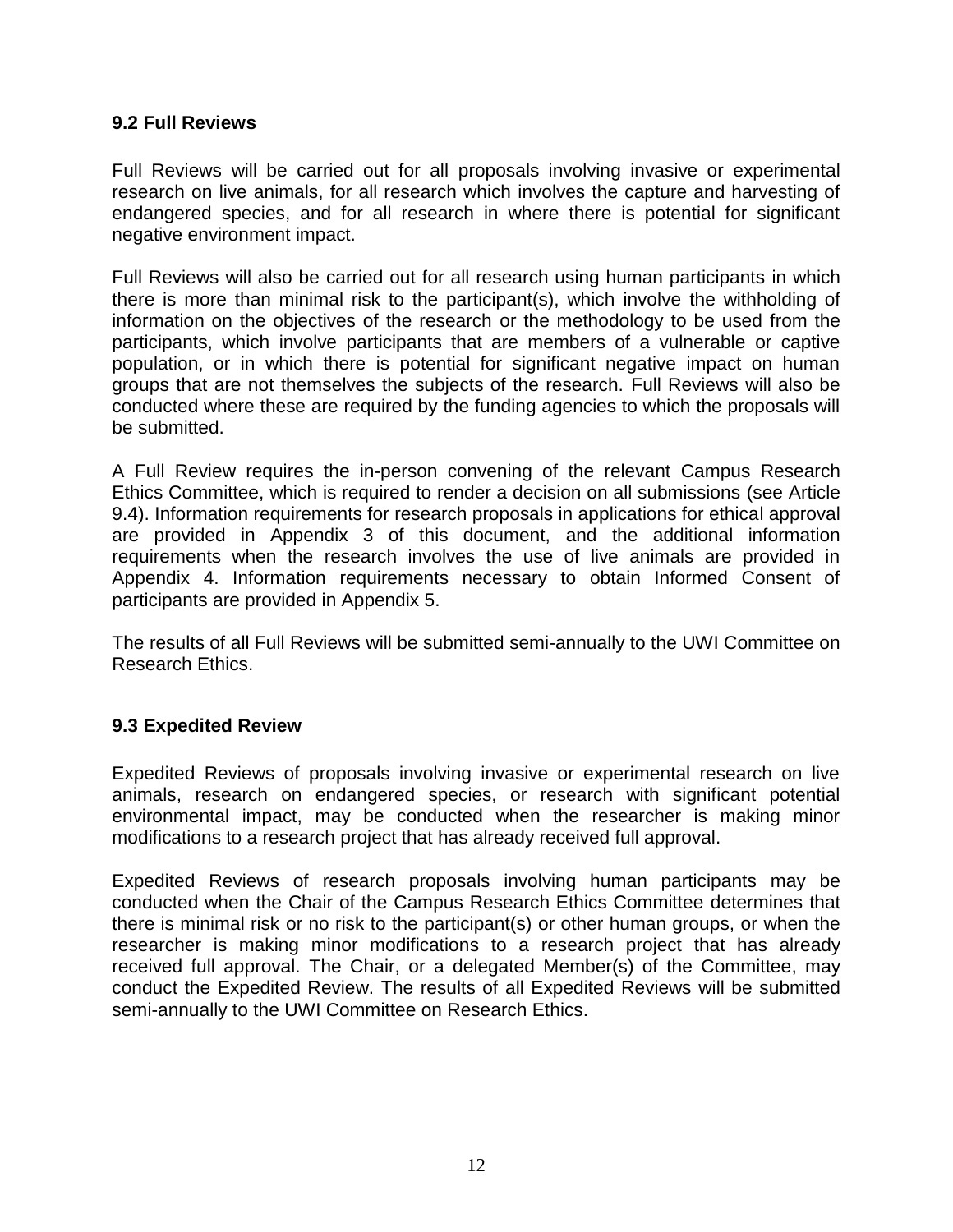### <span id="page-12-0"></span>**9.4 Results of the Review**

The following decisions may be taken as a result of the review process: Approved; Conditional approval subject to modifications that should lead to approval; Not approved; Not approved, but with permission to resubmit for review following significant modifications.

### <span id="page-12-1"></span>**9.5 Continuing Review**

Research projects which have been in progress for one year or more require Continuing Review as a condition of continued approval. This Review may simply take the form of Annual Reports from the Principal Investigators to the Campus Research Ethics Committee. Types of information that should be included in Annual Reports are: number of participants to date; whether data collection is ongoing; reports of adverse incidents or unanticipated events; participant complaints; instances of participants withdrawing from the study and why; and any changes to procedure and/or informed consent forms.

### <span id="page-12-2"></span>**9.6 Appellate Review**

A researcher whose research proposal has not been approved by a Campus Research Ethics Committee may appeal to the University Committee on Research Ethics, which will conduct an initial review to determine whether or not to hear the Appeal and, if warranted, conduct an Appeal hearing. Pursuant to other regulations of the University, the judgment of the University Committee on Research Ethics will be final.

# <span id="page-12-3"></span>**10. Research with Human Participants**

Research involving human participants must be carried out in accordance with the highest standards of conduct. It must be conducted in a manner which is ethical, which is respectful of the rights of the persons who are participants in the research, and which is in accordance with the rules and guidelines prescribed by research funding bodies, the relevant legislation in the countries where the research is to be conducted, and the relevant University policies. Given this, further information on the policy and procedures for the ethical conduct of research involving human participants at UWI is provided in Appendix 6 of this document.

## <span id="page-12-4"></span>**11. Animal Research**

All animal research must be conducted in a manner which is ethical, respectful, humane and in accordance with the rules and guidelines prescribed by research funding bodies,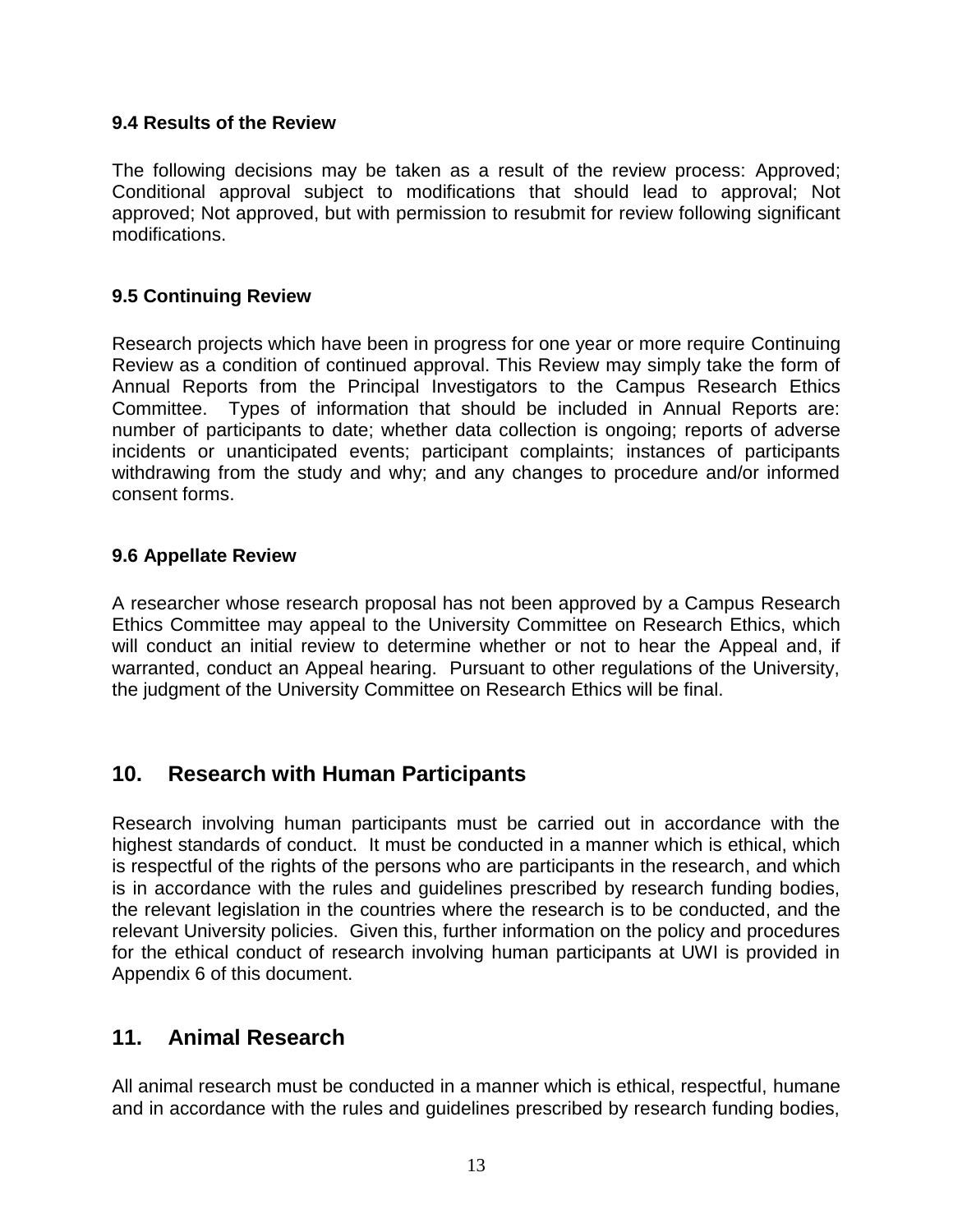the relevant legislation in the countries where the research is to be conducted, and the relevant University guidelines on the use of animals in research. Basic principles governing the use of animals in research at the University of the West Indies is provided in Appendix 7 of this document.

# <span id="page-13-0"></span>**12. Disciplinary Action and Grievance**

Any allegation of misconduct made against a member of the University community under this Policy shall be brought to the attention of the UWI Committee on Research Ethics. Should the Committee consider it justified, it shall refer the matter to the University Registrar for appropriate disciplinary procedures in accordance with the relevant policies and legal instruments of the University. The Research Ethics Committees are also authorised to take corrective action, including the rescinding of approval of a research project, in the event that any allegation of misconduct in research is upheld. The gathering and assessing of information in cases of alleged research misconduct can be difficult and time-consuming. The professional reputations of those involved must be fully protected throughout the process, particularly since, following investigation, the allegations may not hold.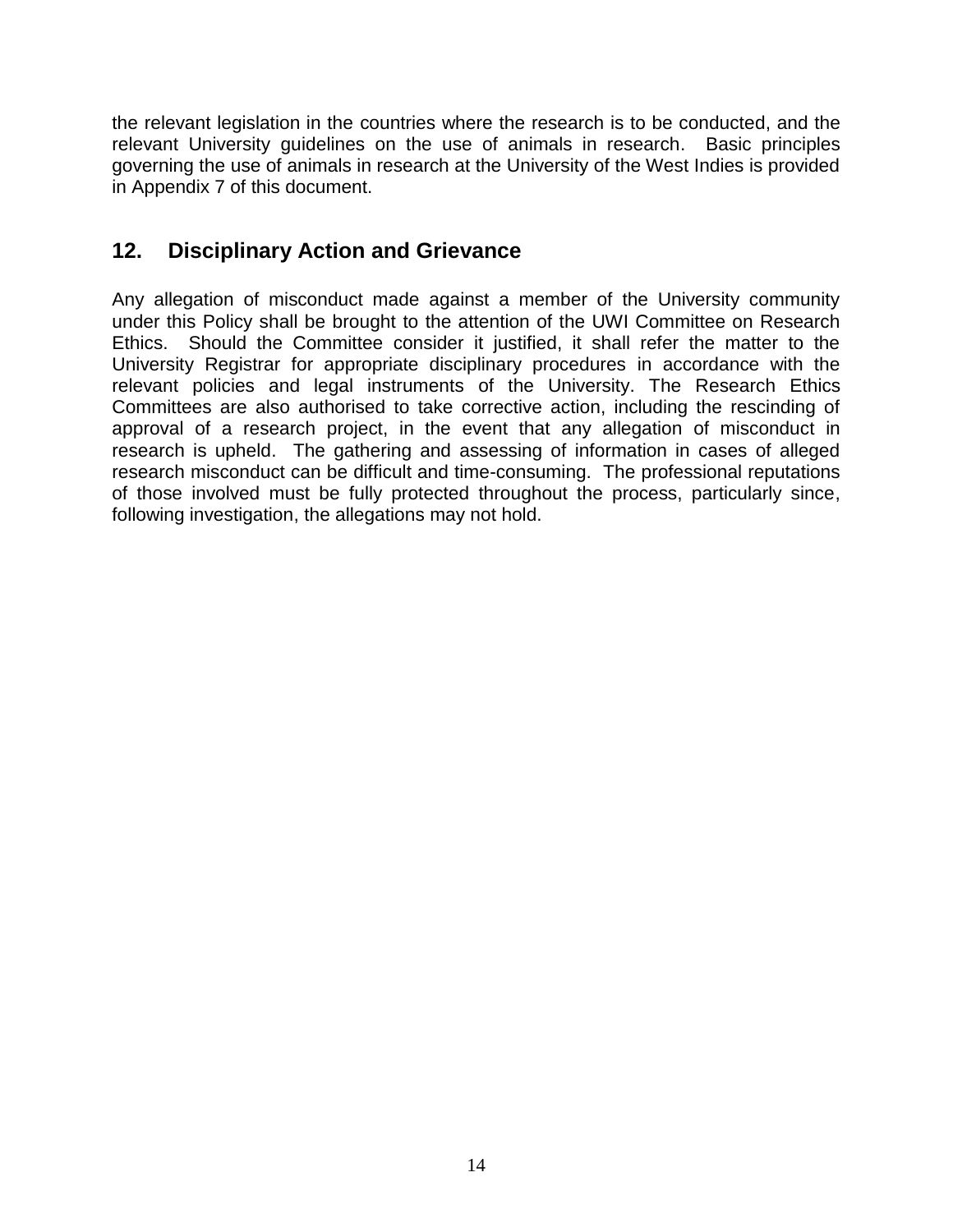## <span id="page-14-0"></span>**The University of the West Indies (UWI) Committee on Research Ethics**

The University of the West Indies (UWI) Committee on Research Ethics is the University body responsible for developing, coordinating and ensuring the implementation of the University's policies and procedures for the ethical conduct of research. The Committee's main goals are to:

- Protect the dignity, human rights, health, safety and privacy of human participants in research.
- Ensure the care and humane treatment of animals used in the conduct of research.
- Ensure that research on endangered species is responsible and sensitive to the conservation status of the species.
- Ensure that research is sensitive to negative environmental impacts and to negative impacts on human groups that are not themselves the subjects of the research.
- Promote a culture of ethics in research at the UWI.
- Promote the reputation of the University as a centre of ethical and high quality research.
- Ensure the health and safety of researchers.

The Committee will be chaired by the Pro Vice Chancellor, Research (or his/her nominee), and will consist of the following persons (or their nominees)\*:

- The Chairs of the Campus Committees on Research Ethics at each Campus (see Appendix 2).
- A representative of each of the Campus Principals.
- The University of the West Indies Legal Counsel.
- The Pro Vice Chancellor (Graduate Studies).
- Two community representatives who are not associated with the UWI.<sup>\*</sup>

The Committee may draw upon additional members, as may be necessary for it to effectively fulfill its responsibilities.

The main functions of the Committee will be to:

 $\overline{a}$ 

<sup>\*</sup> Should the proposed University of the West Indies Centre for Ethics be established, the Director of that Centre will be a Member of the UWI Committee on Research Ethics.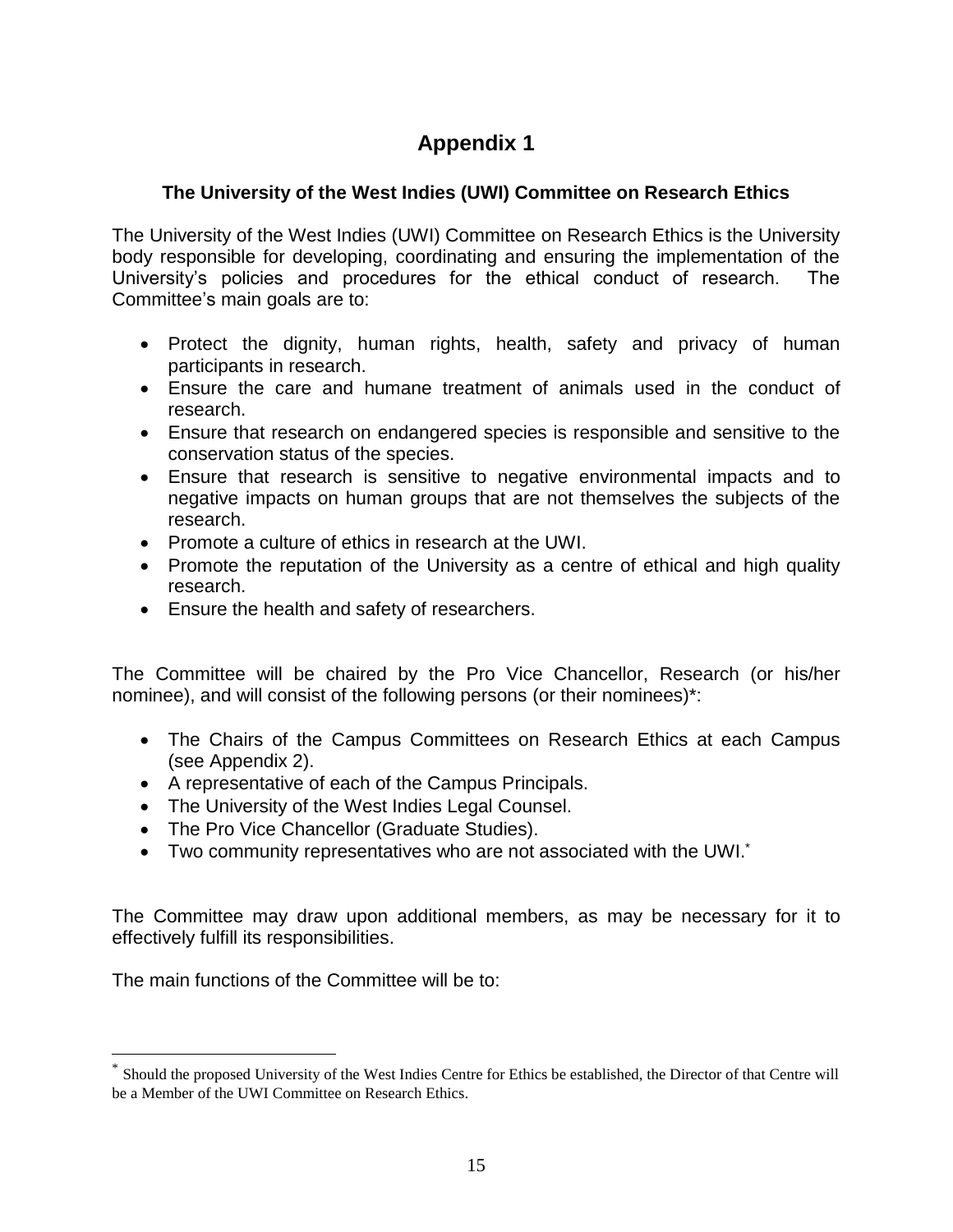- Develop and review policies, guidelines and procedures relating to research ethics at UWI.
- Respond to issues raised by the Campus Committees on Research Ethics and to audit and provide general guidance to the Campus Committees.
- Promote training in ethics in research at UWI.
- Provide assurance of the ethical conduct of research at UWI, particularly that involving human and animal subjects.
- Serve as the Final Appeal Committee on research ethics disputes for all Campuses.
- Based on information provided by the Campus Research Ethics Committees, maintain a Register of proposed and approved research proposals submitted to those Committees.
- Report to the University Council on the ethical conduct of research at the UWI.

The Committee will meet at least twice per year. The Chairman may act on behalf of the Committee between meetings, but at the next meeting will report to the Committee on any actions taken on its behalf.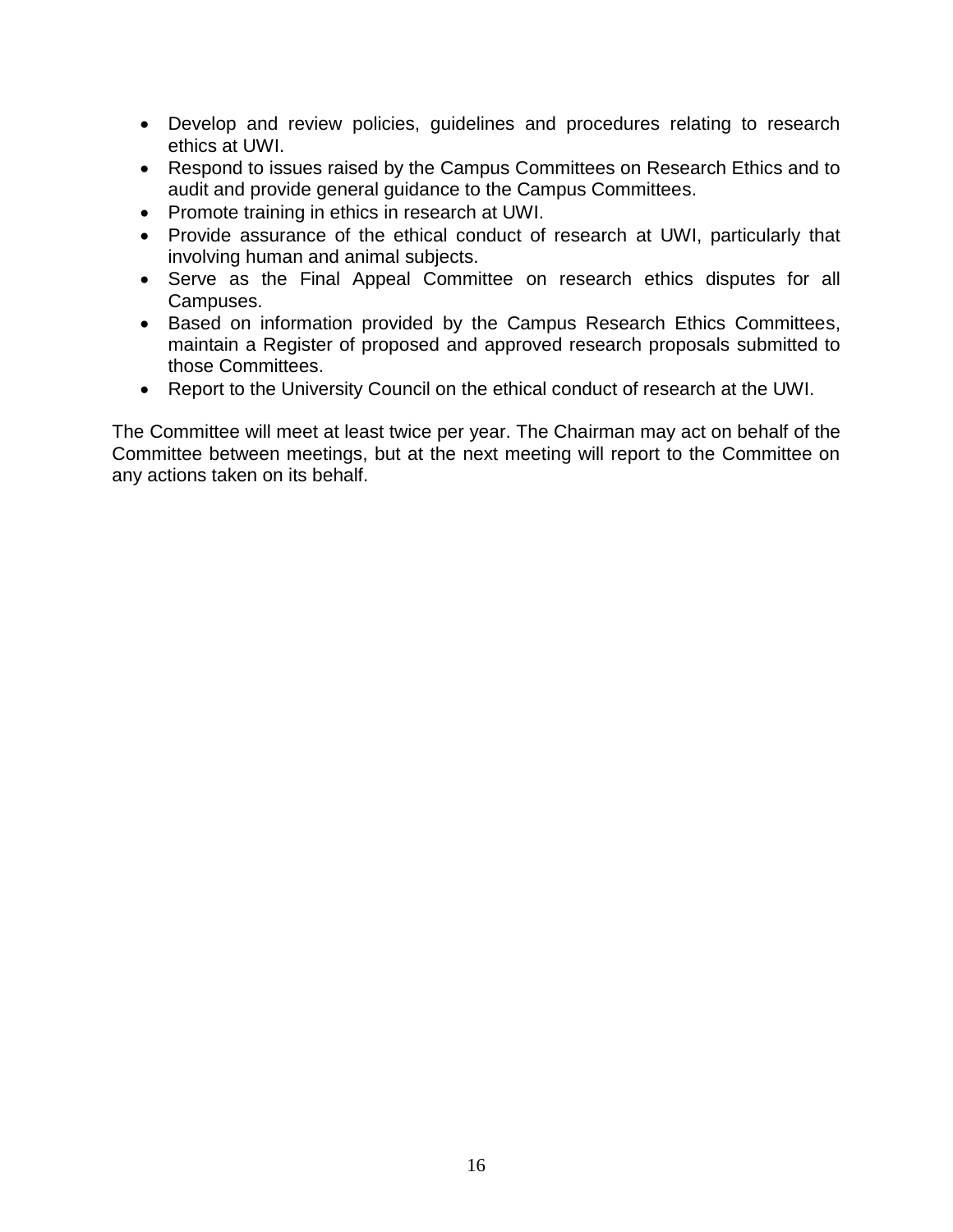### **Campus Research Ethics Committees**

<span id="page-16-0"></span>There will be a Research Ethics Committee on each Campus that will conduct activities on that Campus on behalf of the UWI Committee on Research Ethics. The Campus Committees will be formed through appropriate modifications of any existing Research Ethics Committees currently operative on the Campuses. The Campus Committees will review and approve, or otherwise provide feedback on, all student and faculty research proposals which involve human participants (but see Exemptions in Article 9.1), or have the potential to negatively impact human groups that are not themselves the subjects of the research; as well as all proposals involving invasive or experimental procedures on live animals, requiring the collection and harvesting of endangered species, or having the potential to result in significant negative environmental impact. No research involving any of the above will proceed without the explicit and written approval of the relevant Campus Committee.

The principal responsibilities of the Campus Research Ethics Committees are to:

- Review prospectively all research protocols involving human subjects to ensure that they meet the required ethical and scientific standards, as well as those protocols with the potential to impact negatively on human groups that are not themselves the subjects of the research.
- Review prospectively all protocols involving experimental or invasive procedures on animals to ensure their humane treatment in accordance with UWI guidelines, national legislation and international best practice.
- Review prospectively all protocols involving the use of endangered species, as well as those with potential for significant negative environmental impact.
- Monitor practices for recruiting individuals in research involving human participants to manage multiple enrollments and misuse of relational power in the recruitment process.
- Monitor those approved research projects which have the potential for significant risk of harm to research subjects, with the Committee being empowered to disallow unacceptable research to continue.
- Record all review decisions and monitoring activities, and submit them in semiannual reports to the UWI Committee on Research Ethics, necessary for the University Committee to maintain its Register on research involving humans and animal subjects.
- Investigate and make recommendations on ethical problems related to the conduct of researchers.
- Assist the UWI Committee on Research Ethics in the development of new institutional policies and procedures related to research ethics.
- Assist the UWI Committee on Research Ethics in its efforts to provide training in research ethics at UWI.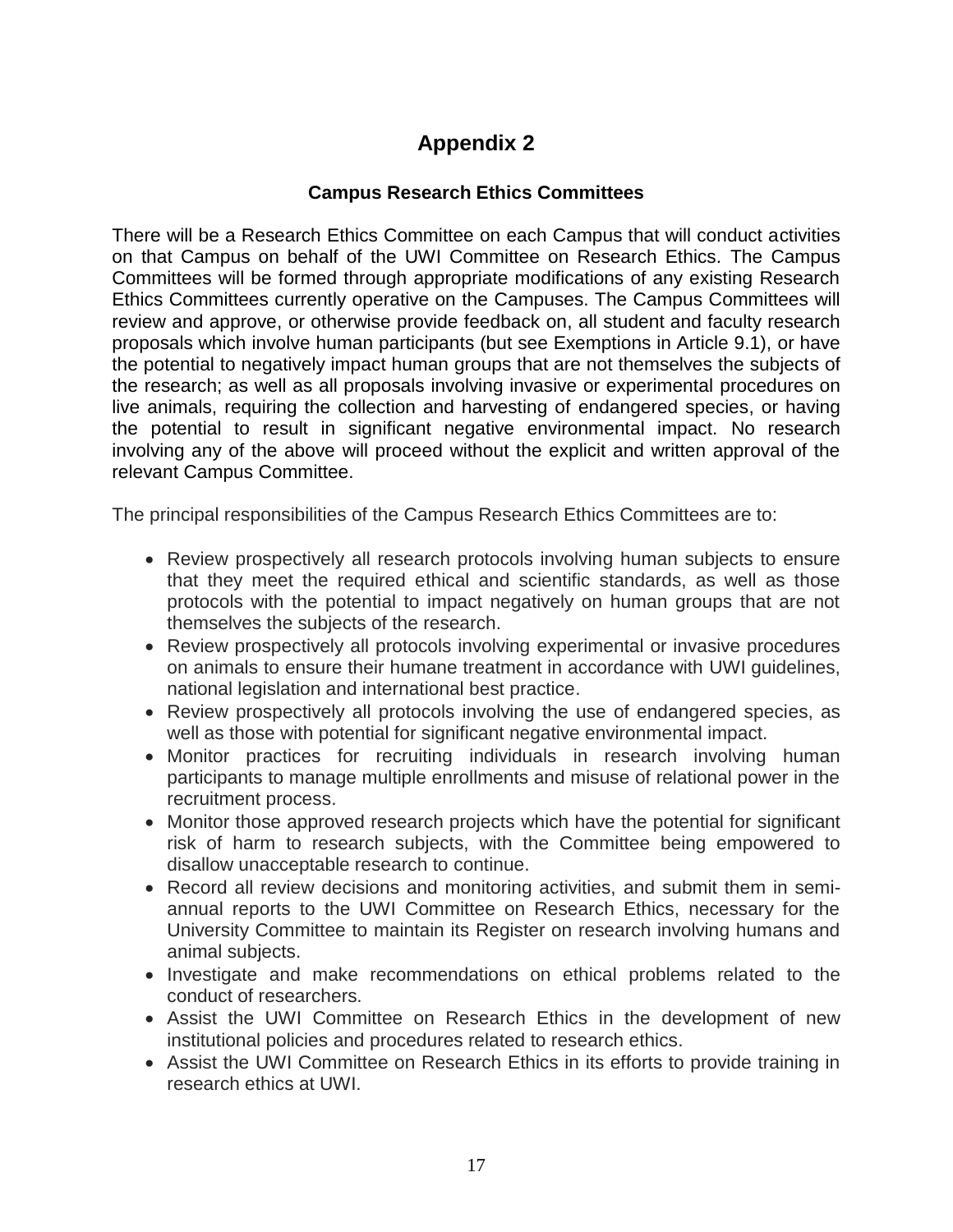Encourage researchers and participants in research to bring to the Committee matters deemed to be of ethical importance.

The information required by Campus Research Ethics Committees in research proposals seeking ethical approval is provided in Appendix 3 of this document. The additional information required to be submitted to Campus Committees in research proposals involving invasive or experimental work on live animals, or involving endangered species, is provided in Appendix 4. The information required to obtain Informed Consent in research applications involving human participants is provided in Appendix 5.

The Campus Research Ethics Committee will consist of a core membership (Core Members) of at least six persons who will be invited to participate in all meetings of the Committee. The Core Membership must: Include at least one representative from the medical or pure and applied sciences and one representative from education, humanities and the social sciences at UWI; Two non-UWI community members; Be generally interested in and knowledgeable about ethical issues in research; Be willing to undertake formal training in research ethics when such opportunities arise. The Campus Coordinator for Graduate Studies and Research will be a Core Member of the Campus Research Ethics Committee. It is envisaged that administrative support for the Committee shall be provided by the Senior Administrative Registrar (Graduate Studies) on that Campus, but other administrative support arrangements may be preferred on individual Campuses.

Apart from its Core Membership, the Committee will also consist of at least four more Members, each with specific expertise in the ethical issues relating to their particular discipline (Discipline Members). Discipline Members will participate only in those meetings reviewing protocols in their disciplines, and will in effect be Specialized Panels dealing with projects coming from particular disciplines or groups of disciplines.

The Chair of the Committee may also appoint *ad hoc* Members, or obtain external advice, when reviewing a proposal which requires highly specific technical expertise because of its subject matter or proposed methodology.

Six persons shall be considered the minimum quorum for a Meeting to convene, but a larger number is clearly desirable to ensure adequate representation and participation.

Members of the Campus Committee will not participate in the review of projects in which they or their students are investigators.

The Pro Vice Chancellor (Research), in consultation with the appropriate Campus Principals, may appoint Campus Committee members for a period of three years in the first instance, but Members may be reappointed for a subsequent term.

Campus Committees will meet at least quarterly to review research submissions, but more frequently if demand requires.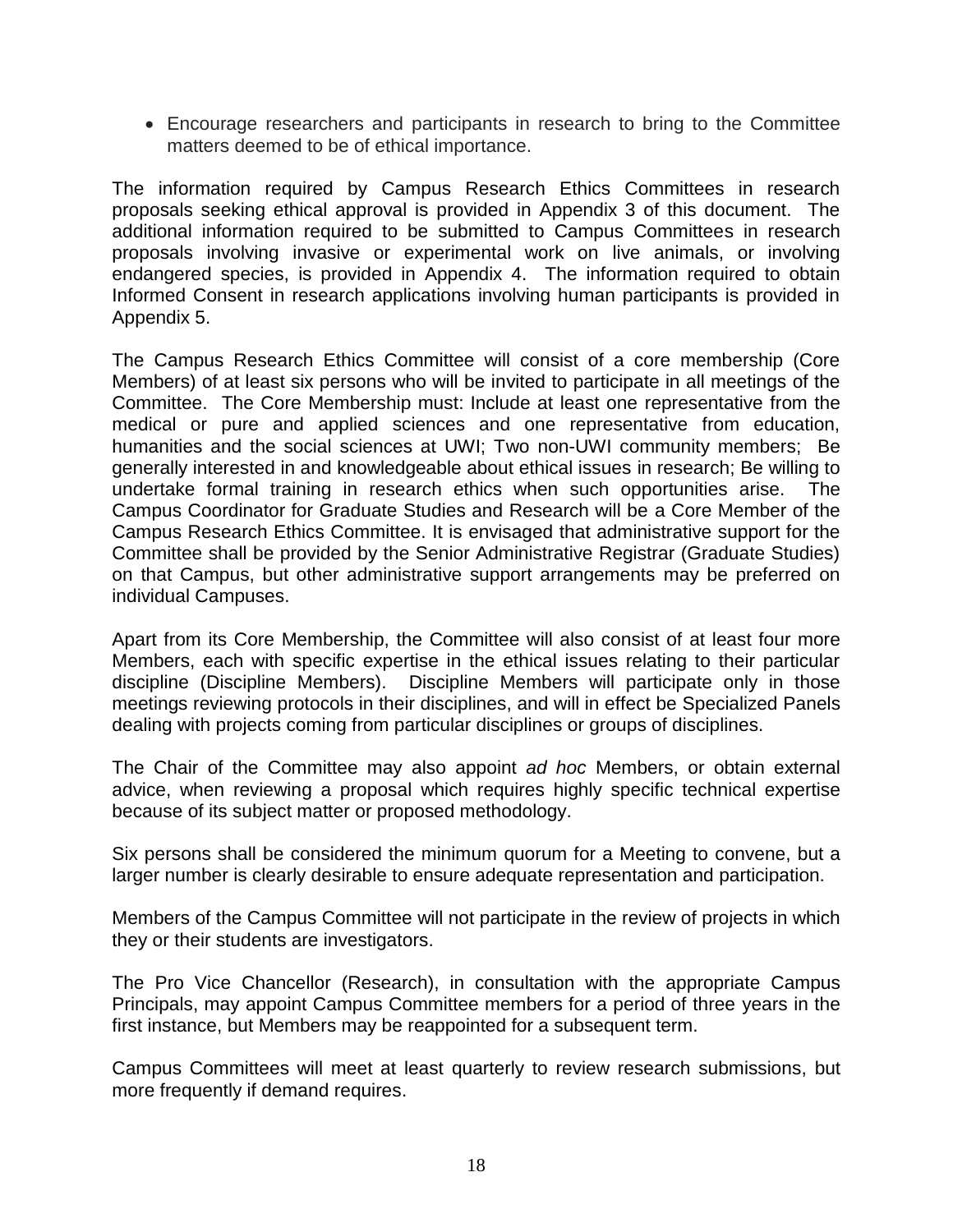The University Research Ethics Committee may pursue registration or accreditation of individual Campus Research Ethics Committees with external agencies, as appropriate and valuable.

The University recognises the level of commitment required for Research Ethics Committee service and will take this into account in decisions relating to assessment, promotion and distribution of workload.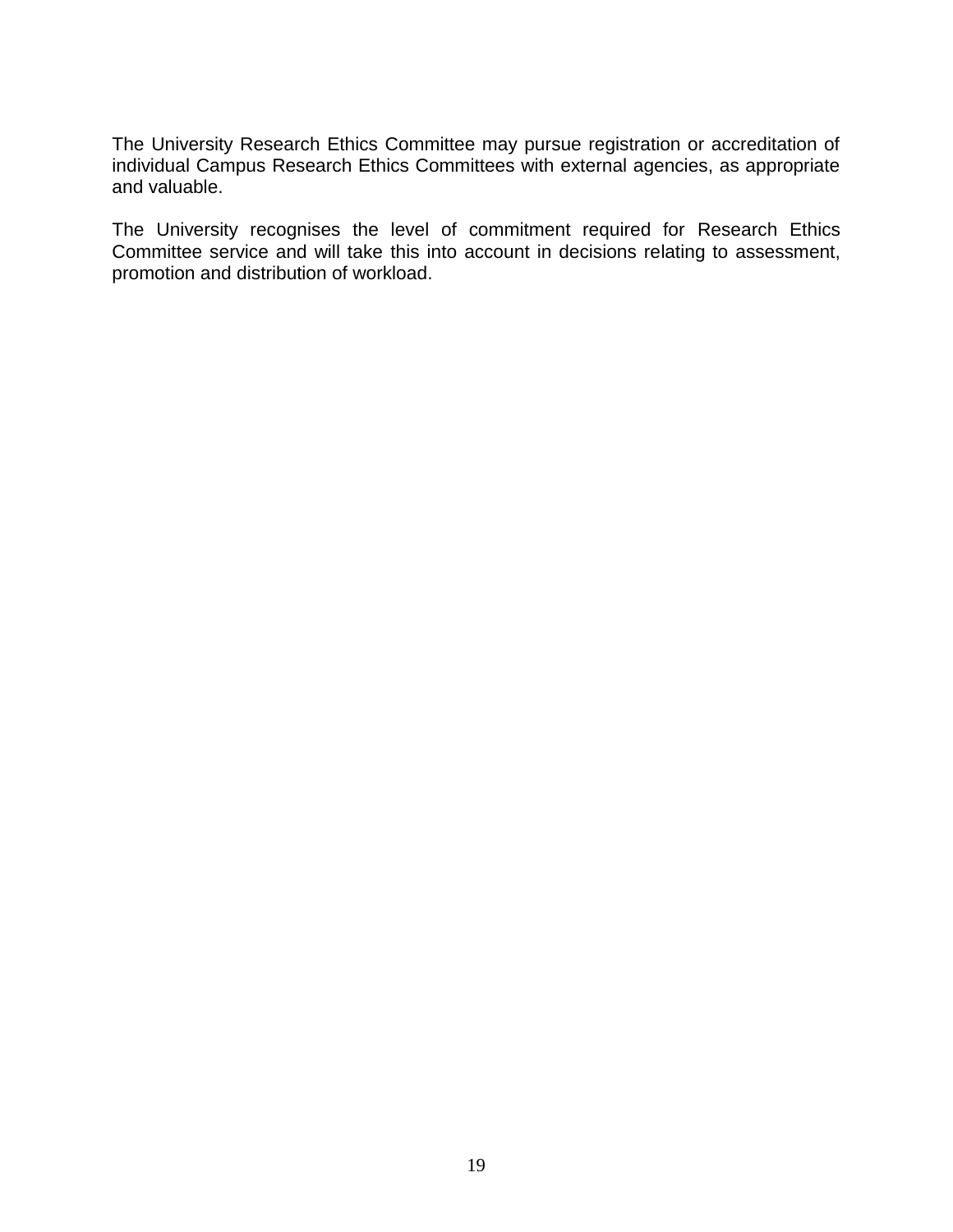## **Campus Research Ethics Committee**

### <span id="page-19-0"></span>**Information Requirements for Research Proposals in Applications for Ethical Approval**

- 1. A Cover Page that includes:
	- The Title of the Research Project.
	- The Names of the Investigators and Collaborators, with affiliations.
	- An Abstract that summarises the Aims, Methodology, Location and Time Frame for the Study.
	- The Signature of the Principal Investigator If the Investigator is a student, the Cover Page must also include the name of the student's Supervisor and the Supervisor's signature indicating support of the Project.
- 2. Background and Rationale for Study
- 3. Aims, Objectives and Hypotheses (if applicable)
- 4. Methodological and Financial Details of the Study
	- Overall Study Design
	- Location and Time Frame of Study
	- Participants or subjects (Study Population), inclusion and exclusion criteria and sample size
	- Data Collection Instruments (e.g. measurements, questionnaires)
	- Methods of Data Analysis
	- Materials and Procedures to be administered to participants or subjects (e.g. drugs, diet)
	- Treatments or beneficial procedures that may be withheld from participants
	- Samples to be taken from participants or subjects, including methods of processing
	- Discomfort, inconvenience, side effects and financial costs to participants
	- Benefits to participants, including payments or payments in kind
	- Impacts of the study on human groups that are not participants in the study (where applicable)
	- Impacts of the study on the environment (where applicable)
	- Funding Sources for the Project
- 5. Confidentiality
	- Methods for storing and securing study data
	- Methods for protecting participants' confidentiality
- 6. Expected Outcomes of the Project
	- How the results will be disseminated (reporting, publication)
	- How the results will be acted upon for both the participants and the community
- 7. Qualifications of the Principal Investigator and Collaborators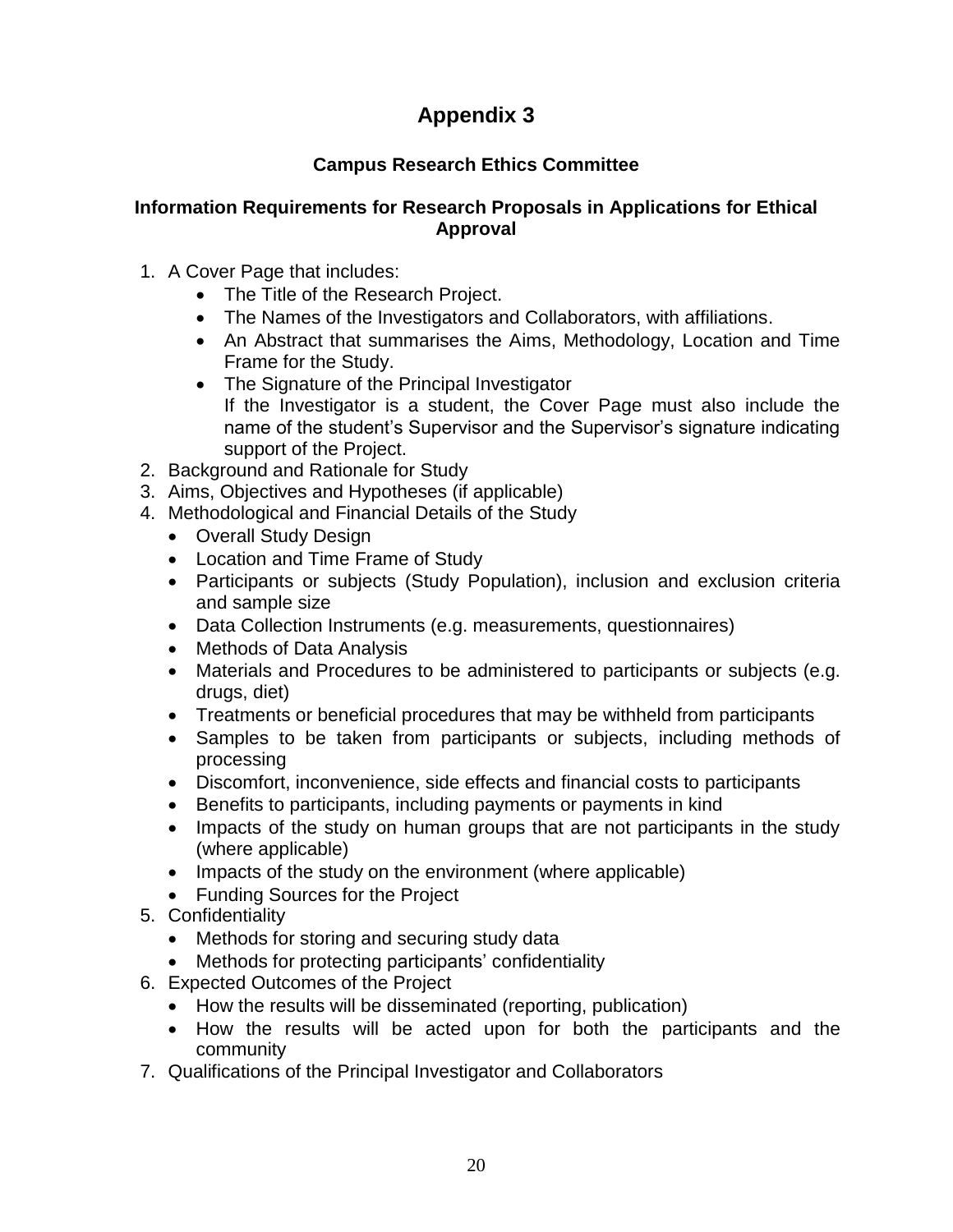All applications must be presented under the above headings. If a particular heading is not applicable, indicate with N/A. Submissions not in this format may be returned without review.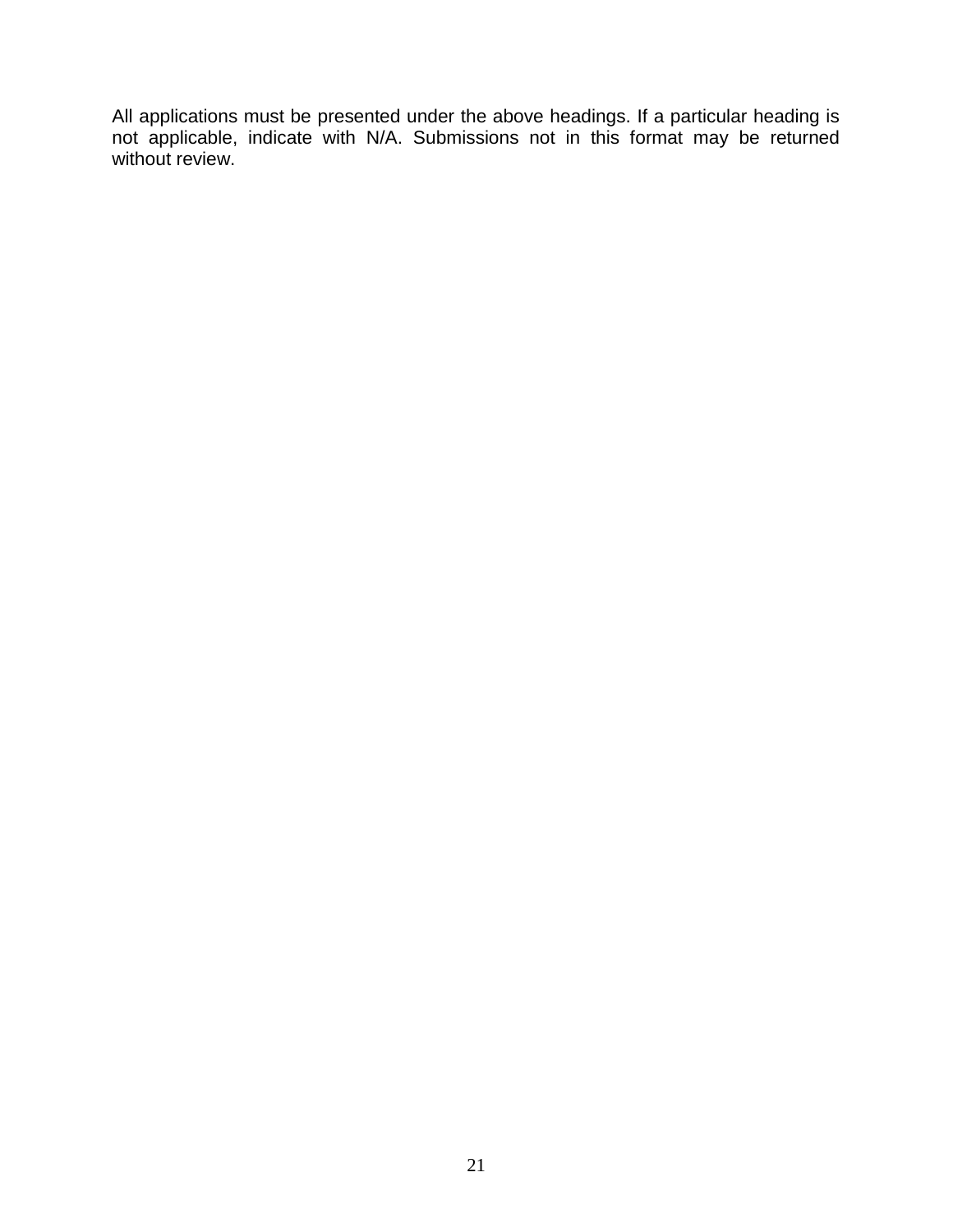#### <span id="page-21-0"></span>**Additional Information Requirements by Campus Research Ethics Committees for Research Proposals involving Invasive or Experimental work on Live Animals as well as work on Endangered Species**

- 1. Provide the species, variety, conservation status, sex, age and source of the animals to be used (where available),and state the total number of each species needed for the project.
- 2. Justification of animal use: Explain why the proposed use of the animal (or endangered species) is required, what alternative approaches are available and how the numbers used will be minimized. Provide a justification of the numbers to be used, as well as their prior history (if applicable and available).
- 3. If applicable, state where the animals will be housed, who will care for them, how they will be maintained and who will carry out any anaesthesia, surgery or euthanasia required.
- 4. State the Use of the Animals in the Research:
	- Animals to be treated under anaesthesia, (and/or) administered or deprived of materials, (and/or) subjected to unusual conditions. All animals expected to recover at termination of research.
	- Animals to be treated under anaesthesia and killed without regaining consciousness.
	- Animals to be killed for preparation of tissues.
	- Animals to be used for antisera production by standard techniques.
	- Any other uses.
- 5. Describe the anaesthesia or euthanasia procedures (if applicable). Give specific drugs, doses and routes of administration.
- 6. Describe the surgical procedures (if applicable). Give details for each type of operation.
- 7. Describe the provisions for post-research recovery and care (if applicable).
- 8. Indicate the fate of the animals following their recovery and the conclusion of the study.
- 9. In the case of endangered species, indicate the fate of the individuals on completion of the project.
- 10. In the case of endangered species, indicate the impact of the project on the conservation status of the species.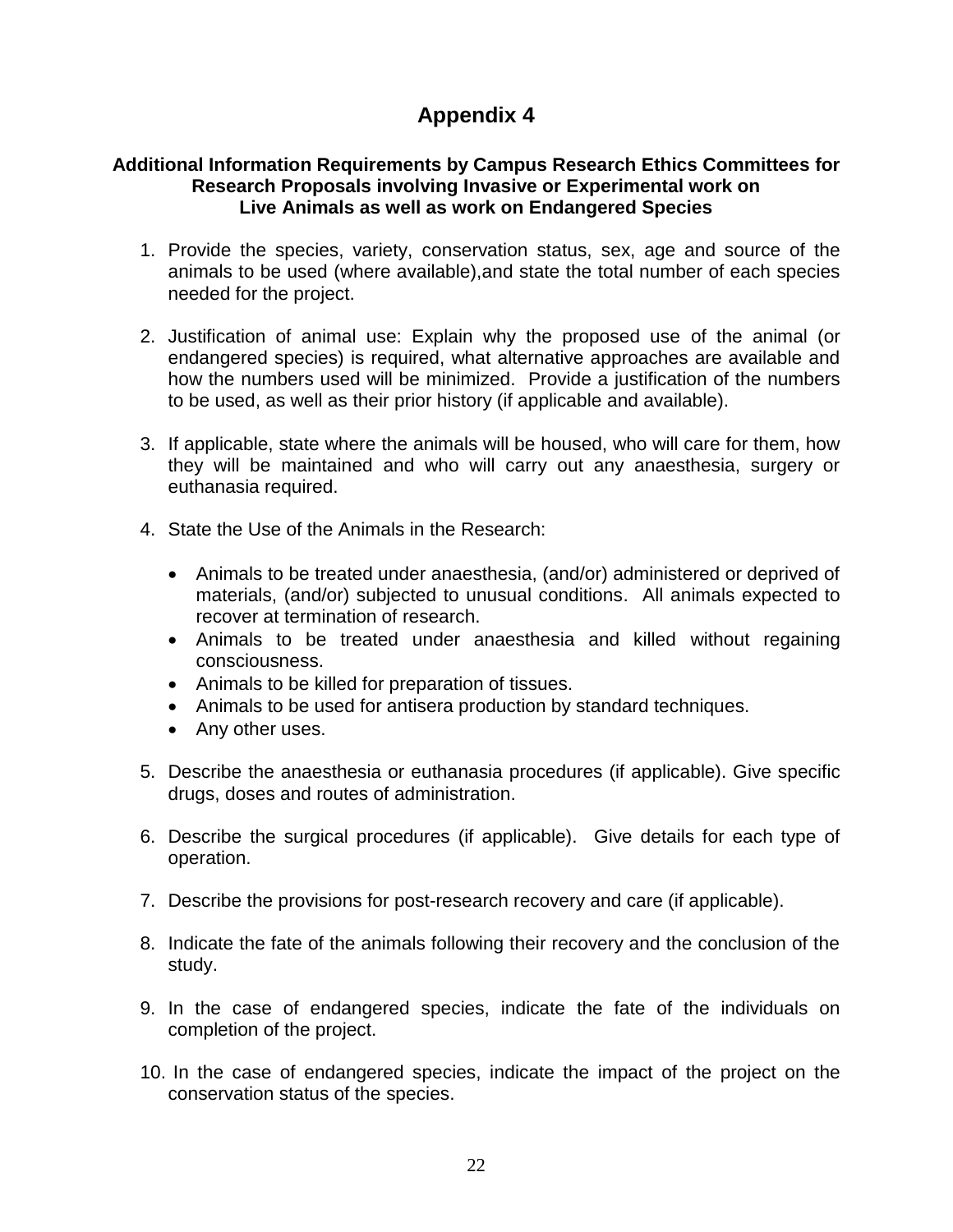## **Campus Research Ethics Committee**

### <span id="page-22-0"></span>**Information Requirements to obtain Informed Consent and for Completion of the Informed Consent Form in Applications to the Campus Committee for Ethical Approval**

Identification of Project:

- Provide the Title of the project
- Provide the names of the Investigators and other key personnel participating in the project, indicating qualifications
- Explain that the project involves research

Purpose of the Research and Invitation to Participate:

- Explain the purpose of the research and how long it will take to complete the project
- Invite the person to participate and explain why they were selected
- Indicate the need for parental or quardian's consent, if subject is under age of legal consent

Description of Procedures:

- Explain what you expect the participant to do in the study
- Describe the procedures to be followed and indicate which procedures are investigational
- Indicate the expected duration and frequency of the person's participation and where the activities will take place

Risks and Discomforts:

- Inform the participants of any risks or discomforts that may result from their participation in the study and provide an estimate of their likelihood
- Inform the participants of help or treatments that are available if any adverse reactions occur and how they may be obtained
- Inform the participants of any potentially beneficial treatments or procedures that may be withheld for the purpose of the study

Benefits:

- Describe the benefits to the participant and the wider society, including other patients in the future, that may reasonably be expected as a result of the study
- State clearly if there is no direct benefit to the participant, but only societal benefit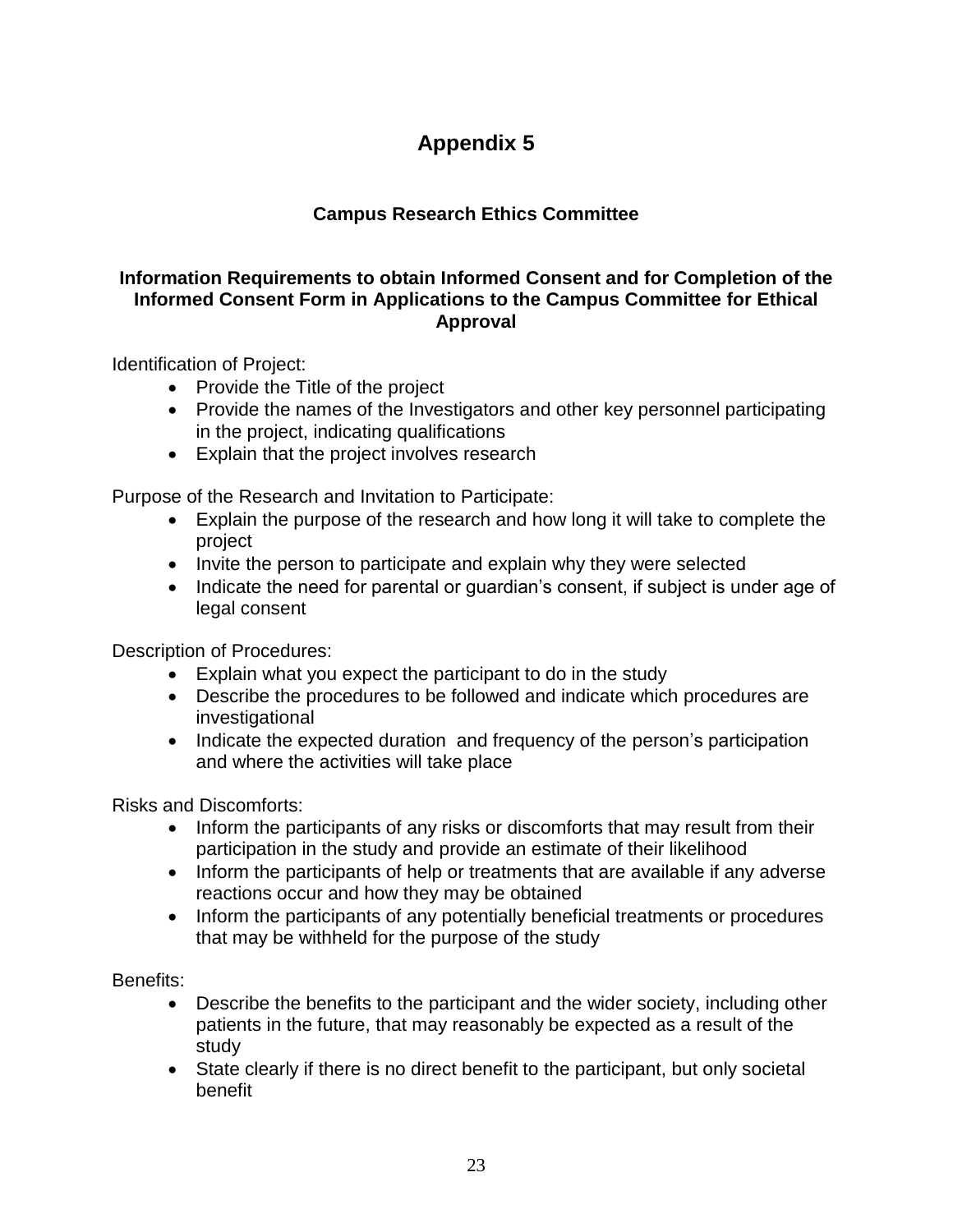Alternatives:

- For a study which involves more than minimal risk, indicate appropriate alternative procedures or courses of treatment that might be advantageous to the participant
- Emphasise the participant's right to pursue the alternatives

Confidentiality:

- Explain to the participant how confidentiality will be maintained, who will have access to the data, how the data will be reported in order to maintain the individual's confidentiality, and how and where the data will be published or reported
- Inform the participant if confidentiality will not be maintained

Cost and Payments:

- Explain the type of costs that might be expected and any compensation that can be provided
- Ensure that payment is not consequential and therefore seen to be an inducement

Freedom to Withdraw:

- Explain that participation is voluntary and that participants are free to withdraw at any time if any problems occur or if they simply change their minds. Participants will have the option to exclude from the study data obtained through their participation, should they decide to withdraw
- Explain that refusal to participate or withdrawal thereafter will not adversely affect the participant's relationship with the Investigator(s) or their right to any other treatment or services available to them at the University of the West Indies or its affiliated institutions

Opportunity to ask Questions:

- Explain that the participant has the right to ask questions and to have them answered before the start of the study
- List the names and telephone numbers of persons who can be contacted for answers to questions about the study (this list should include at least one member of the Campus Research Ethics Committee).

## **CONSENT AND SIGNATURE**

I confirm that the purpose of the research, the study procedures, and any possible risks or discomforts, as well as the possible benefits that I may receive by taking part in the study, have been explained to me. Alternatives to my taking part have also been discussed and all my questions have been answered. I further confirm that I have been provided with the telephone number(s) of the Principal Investigator for contact in the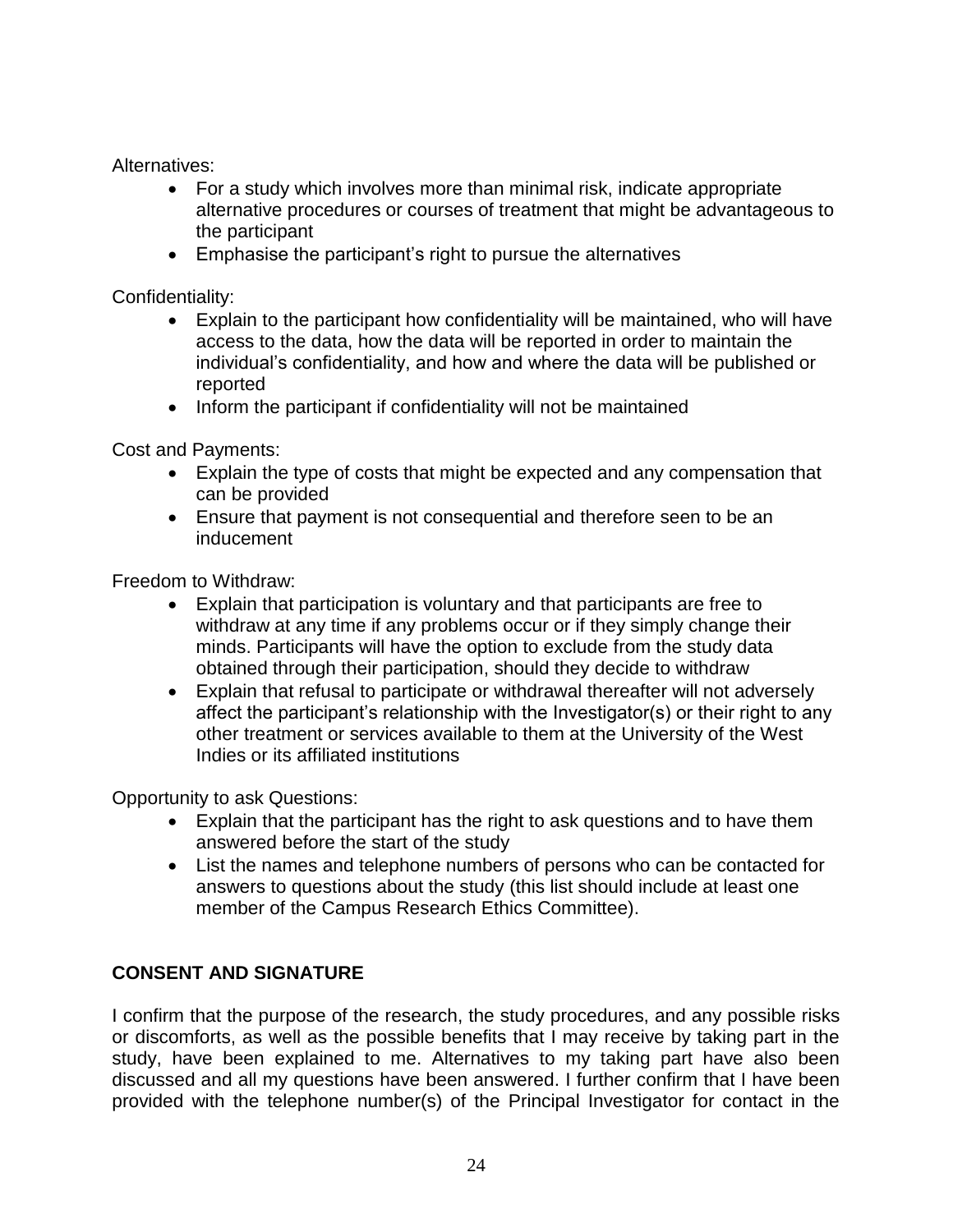case of an emergency. I have read this Consent Form and my signature below confirms that I am willing to take part in this study.

Participant's Name (print) **Example 2** and the set of the set of the set of the set of the set of the set of the set of the set of the set of the set of the set of the set of the set of the set of the set of the set of the

Participant's Signature et al. Allen the state of the state of the state of the state of the state of the state of the state of the state of the state of the state of the state of the state of the state of the state of the

Date  $\qquad \qquad \qquad \qquad \qquad \qquad \qquad$ 

Name and Signature of Parent, Guardian or Legally Authorised Representative (if participant is below the age of legal consent; note that certain types of research may require that the requirement for parental consent be waived).

\_\_\_\_\_\_\_\_\_\_\_\_\_\_\_\_\_\_\_\_\_\_\_\_\_\_\_\_\_\_\_\_\_\_\_\_\_\_\_\_\_\_\_\_\_\_\_\_\_\_\_\_\_\_\_\_\_\_\_\_\_\_\_\_\_\_\_\_\_\_

Date \_\_\_\_\_\_\_\_\_\_\_\_\_\_\_\_\_\_\_\_\_\_\_\_\_\_

### **INVESTIGATOR'S STATEMENT AND SIGNATURE**

I have explained the purpose of the research, the study procedures, including those that are investigational, the possible risks and discomforts, and the potential benefits, and have answered all questions regarding the study to the best of my ability. In my opinion, the participant understands these issues and has voluntarily agreed to participate in the study.

Name and Signature of Investigator obtaining Informed Consent:

 $Date$ 

**A copy of the signed Informed Consent Form must be left with each participant.**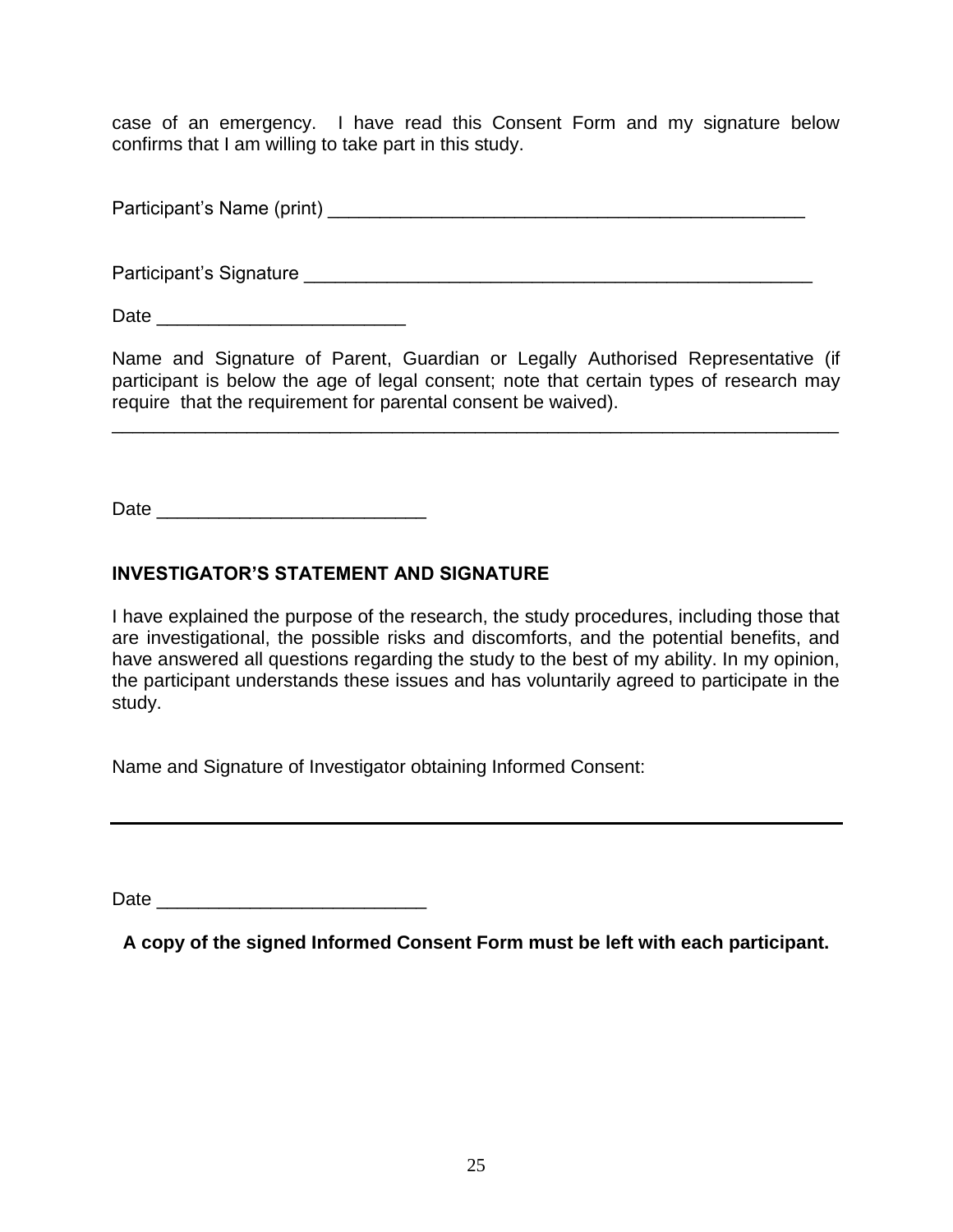### <span id="page-25-0"></span>**Policy and Procedures for the Ethical Conduct of Research involving Human Participants at the UWI**

### **1. Preamble**

The University of the West Indies is strongly committed to the protection of human participants in research and is guided by the principles of (a) respect for persons, (b) beneficence or concern for the well being of participants and (c) justice, as outlined in The National Commission for the Protection of Human Subjects of Biomedical and Behavioural Research (The Belmont Report, 1979). The University also subscribes to the principles and philosophy articulated by the World Medical Association (commencing with Alma Ata and Helsinki; most recent revision in 2008) and the Council for International Organisations of Medical Sciences (2009). This policy hereby sets out the Policies, Procedures and administrative structures for the ethical review of human subject research, in all faculties of the University of the West Indies.

### **2. Definitions**

### **2.1 Research**

Research means a systematic investigation designed to develop or contribute to generalized knowledge. Pilot Testing is usually considered part of the research<sup>1</sup>, but need not require ethical approval unless the testing may itself engender risk of harm.

Class room instruction, surveys for evaluating the performance of faculty or students, or studies for institutional use only, students' coursework and undergraduate theses (unless they are to be made available to the public or used by other researchers) are not considered part of research. However, UWI faculty members, especially Supervisors, must ensure that all student researchers ensure the well-being of their participants even when the work does not qualify as research.

### **2.2 Human participants**

 $\overline{a}$ 

Human subject refers to a living person about whom a researcher obtains (a) data through interventions or interactions with the person or (b) identifiable private information (observations or private record). A person may be a human participant when a researcher obtains data about him/her from a third party as well as from the person directly<sup>2</sup>.

<sup>&</sup>lt;sup>1</sup> US Office of Human Subject Research. Code of Federal Regulations Title 45 Public Welfare Part 46 Protection of Human Subjects P.6

<sup>&</sup>lt;sup>2</sup> US Office of Human Subject Research. Code of Federal Regulations Title 45 Public Welfare Part 46 Protection of Human Subjects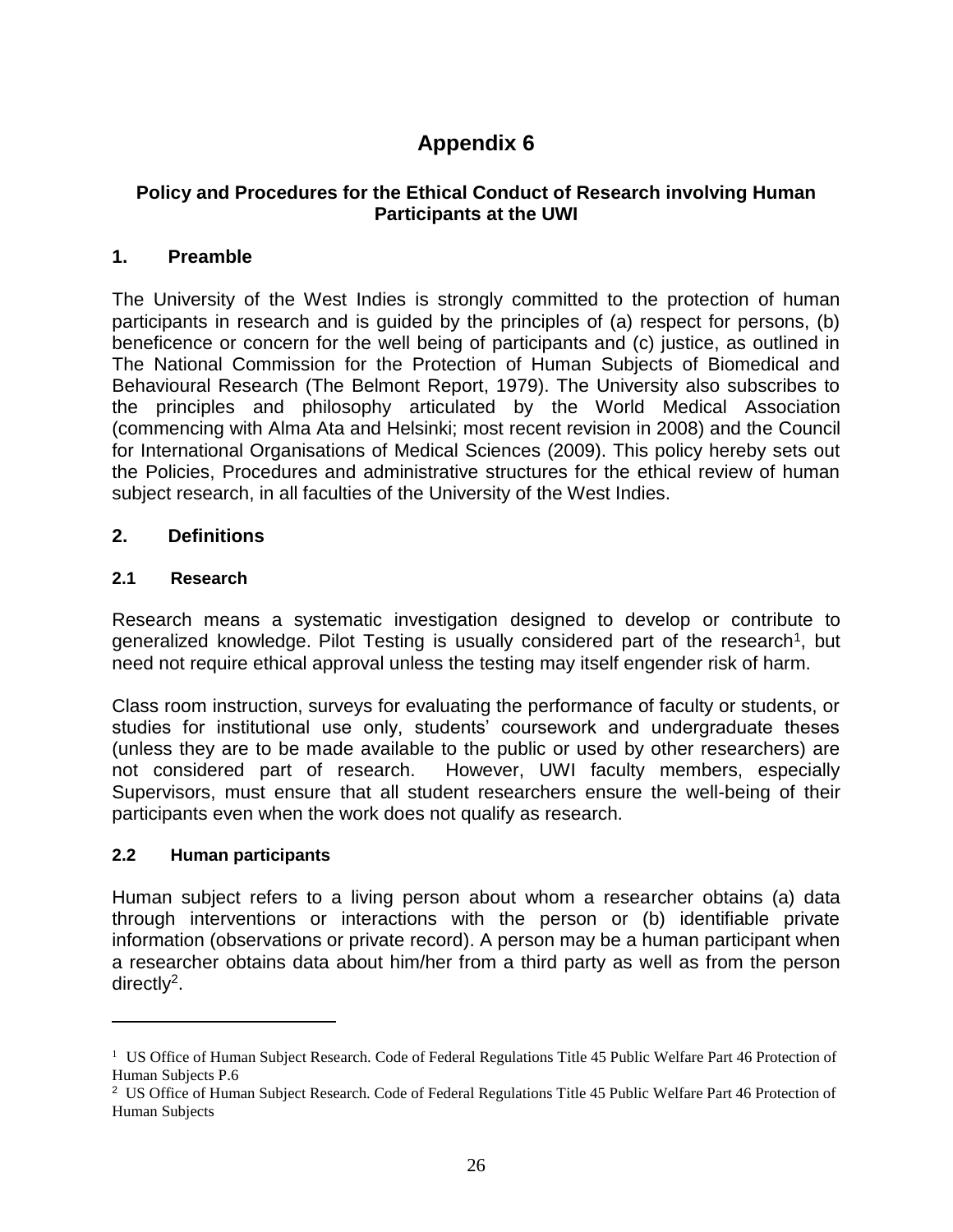### **2.3 Interventions**

Interventions include both medical and physical procedures and manipulation of the participant or the participant's environment that are performed for research purposes.<sup>3</sup>

### **2.4 Interaction**

Interaction includes communication or interpersonal contact between investigator and participant.

### **2.5 Identifiable**

Identifiable implies that the identity of the participant is or may be readily ascertained by the investigator or associated with the information obtained as part of the research.<sup>4</sup>

### **2.6 Private information**

Private information includes information about behaviour that occurs in a context in which an individual can reasonably expect that no observation or recording is taking place, and information which has been provided for specific purposes by an individual and which the individual can reasonably expect will not be made public (e.g. medical record).<sup>5</sup>

### **2.7 Conducted or sponsored at UWI**

Conducted or sponsored at UWI means:

- o Using facilities at UWI
- o Paid for by UWI or Campus funds
- o Conducted as a prerequisite for obtaining a degree at UWI
- o Conducted by UWI faculty members or employees in the course of employment at UWI
- o Using UWI staff or students as participants

### **2.8 Minimal Risk**

Risk refers to the probability of harm which may reasonably be anticipated in connection with the proposed research. Research will be deemed to involve no more than minimal risk, if it does not increase the participant's risk of harm either in probability of magnitude, beyond those risks, which are inherent in ordinary daily living.6

 $\overline{a}$ 3 Ibid

<sup>4</sup> Ibid

<sup>5</sup> Ibid

<sup>6</sup> University of Arkansas, Fayetteville - Policy and Procedures, Governing Research with Human Subjects.

P2.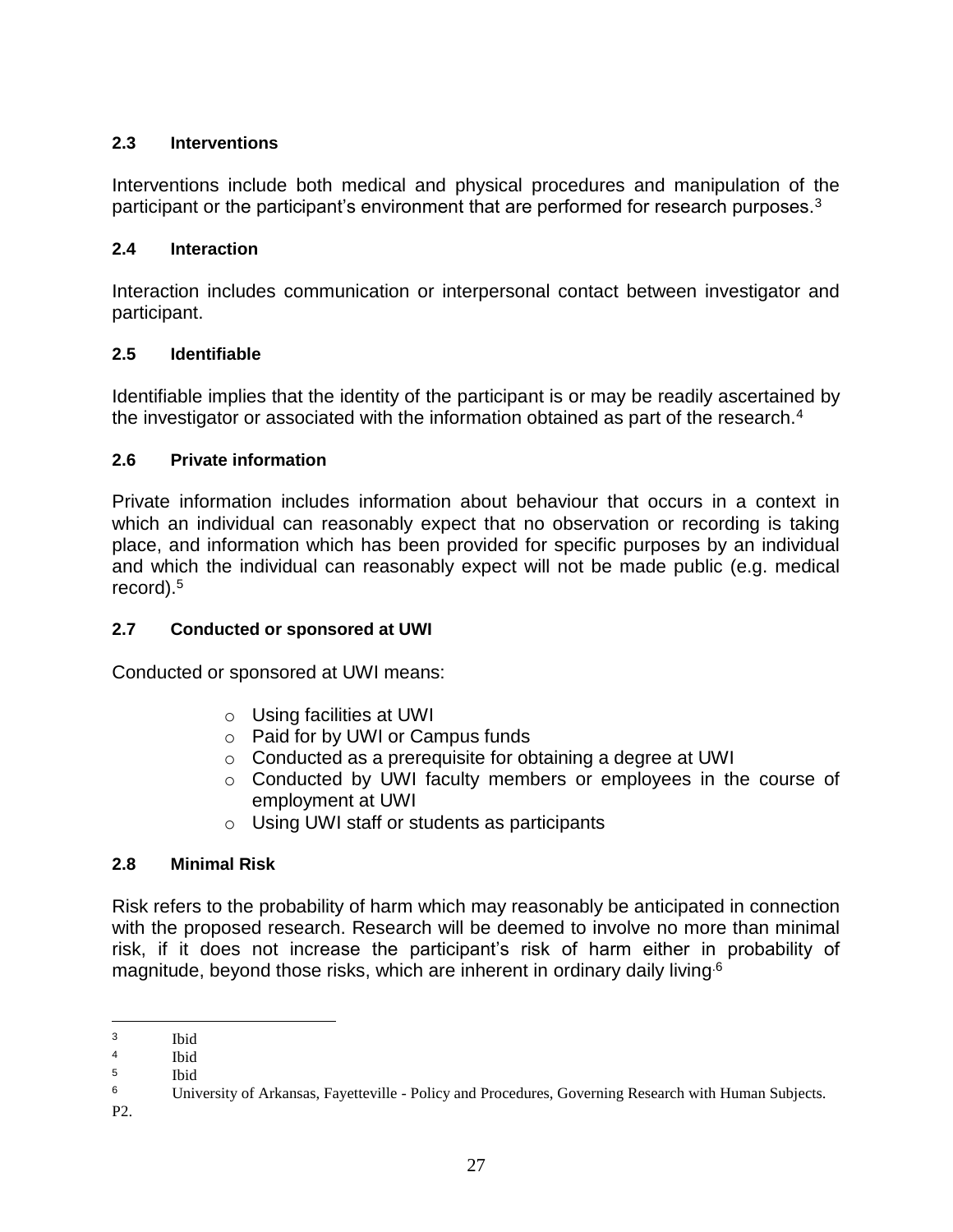### **2.9 Protocol**

Protocol refers to the researcher's written research plan, which is submitted to the Campus Research Ethics Committee.

### **3. Advance Submission of Protocol**

Researchers are required to submit a protocol to the Campus Research Ethics Committee if the proposed research involves human participants and is not exempted. The protocol must be reviewed and approved by the Committee before the research begins. The University of the West Indies will not grant retroactive approval of research protocols.

### **4. Requirement for Informed Consent**

Informed consent is a decision to participate in research taken by a competent individual who has received all the information necessary to arrive at an informed decision. The individual is required to have understood the information, considered the information and to have arrived at the decision without coercion, undue influence inducement or intimidation<sup>7</sup>.

In almost all cases, the researcher must obtain the informed consent of each participant **prior** to the start of the research activities.

In cases where the participant lacks capacity to provide informed consent, the researcher must obtain the consent of the participant's legally authorized representative, e.g., parent or guardian.

The researcher must ensure that the participant, or his or her legal representative, is provided with sufficient opportunity and time to understand and carefully consider the request to participate in the research and thereby minimize the possibility that the consent is obtained through undue pressure, haste or influence.

The researcher must also ensure that the information provided to the participant or his/her representative is in clearly understandable language. Informing the individual must not be simply a ritual recitation of the content of a written document<sup>8</sup>. That is, in words and terms appropriate to the educational level of the participants. Every effort must be made to avoid the use of jargon and technical terms.

Under no condition must the researcher appear to encourage the participant to waive any of his/her legal rights including releasing the researcher the sponsor or the University from any liability due to negligence.

 $\overline{a}$ <sup>7</sup> The Council for International Organizations of Medical Sciences in collaboration with the WHO International Ethical Guidelines for Biomedical research Involving Human Subjects p.20

<sup>8</sup> Ibid p.20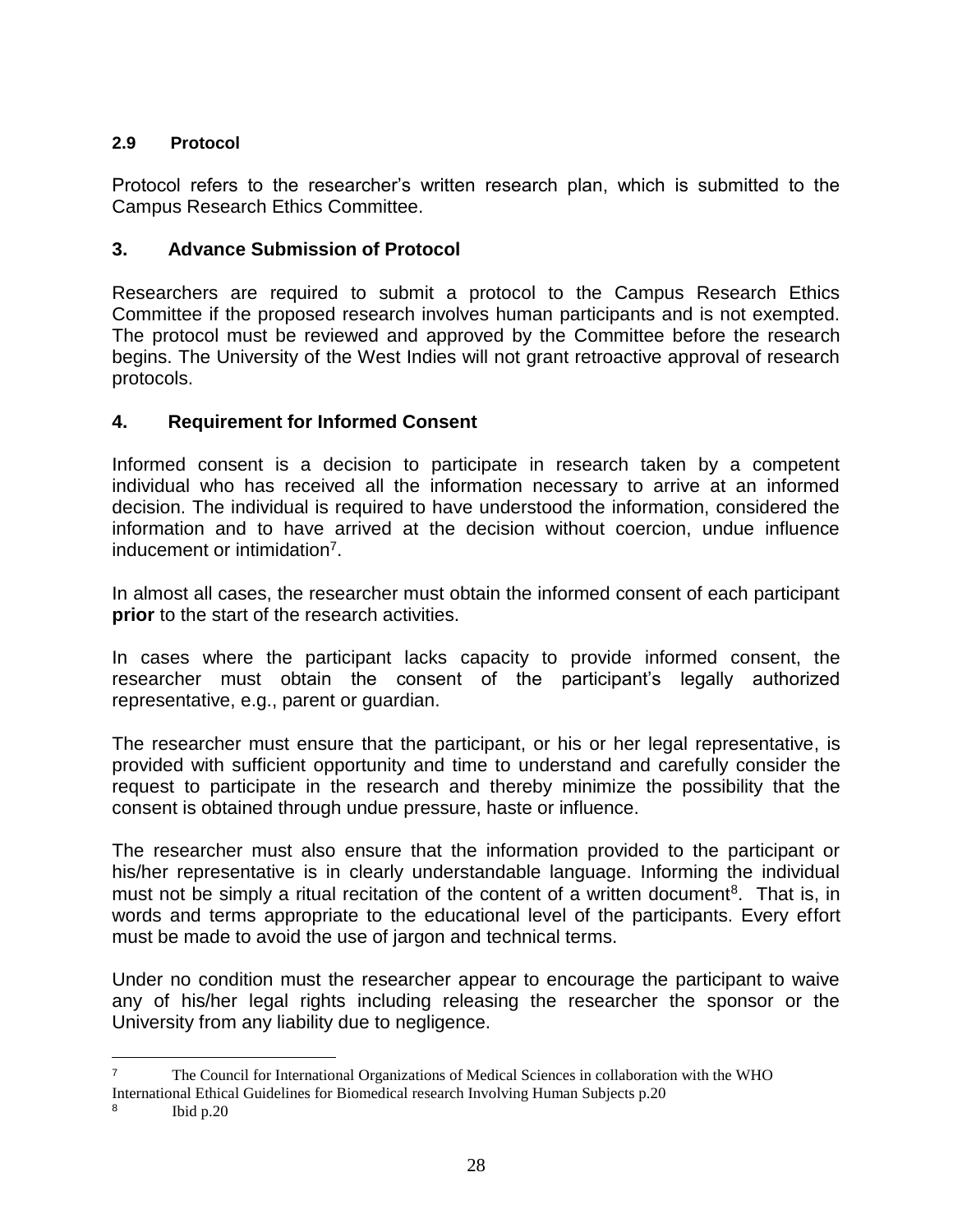### **5. Specific Considerations for Research with Children**

In addition to obtaining the consent of parents or guardians, researchers must still attempt to obtain the real consent of the child as long as the child is old enough to understand the principle of consent. Older children should be encouraged to sign the consent form with their parent or guardian. The researcher should also clearly explain to younger children that what they are doing is voluntary and that they could refuse to take part or withdrew if they wish. Even in cases where parental consent is obtained, researchers should not coerce children to continue participating in the absence of the child's assent. Assent is not required for essential medical treatment if parental consent for treatment is in place.

### **6. Specific Considerations For Research With Vulnerable Populations**

Campus Research Ethics Committees at UWI must make every reasonable effort to consider and protect the unique needs and rights of vulnerable groups, including, among others, prisoners, persons with disability, persons with reduced capacity for consent, and pregnant women. When considering projects involving vulnerable groups, Committees should make every effort to consult with advocates or members of the relevant group to inform the deliberations.

### **7. Research Involving Withholding Full Information on Research Objectives or Methodologies**

Certain types of research in certain disciplines, e.g., psychology, may require the withholding of full information about the objectives of the research from the particpants. In such cases, the researcher may request the use of a modified Informed Consent form. In other types of research, it may be necessary to conduct surveillance (e.g. criminological research).

The Campus Research Ethics Committee must pay particular attention to these cases. Where it is established that this type of research will contribute to knowledge and understanding, the researcher is expected to justify that alternative procedures are not available or feasible and that the withholding of information is integral to the viability of the research. The researcher is still expected to obtain the participant's consent and to make the participant aware that information was withheld, as well as to inform the participant of what results were obtained, as soon as possible.

### **8. The Use of the Internet**

The UWI Policy on Research Ethics and the conduct of research with human participants also apply to internet-based research. Use of the internet may present unique risks to confidentiality; however, the technologies for on-line data collection are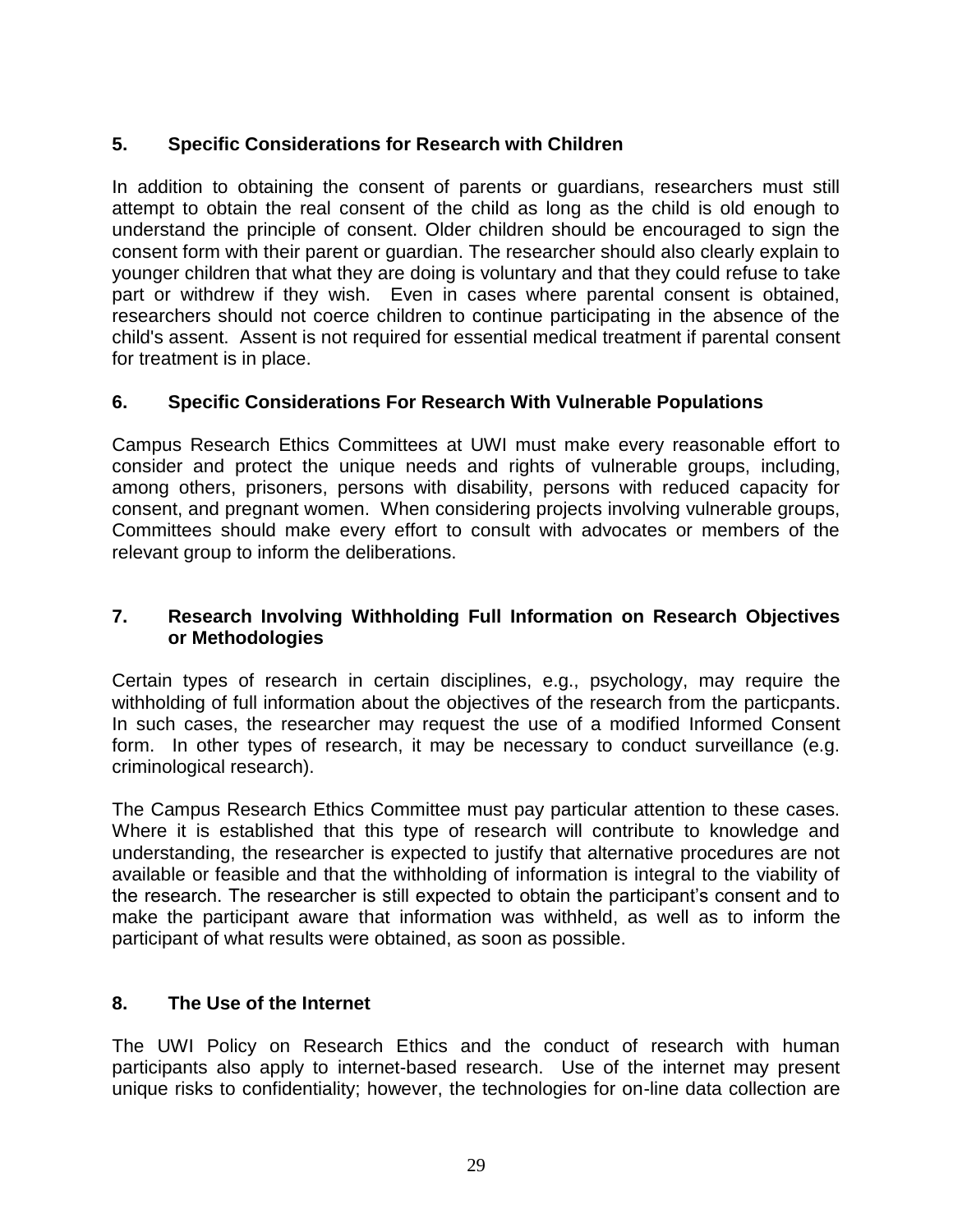developing. When researchers collect or manage data via internet, they are responsible for taking the best available security precautions and for ensuring that the Informed Consent procedures accurately portray the risks associated with their research.

## **9. Collaborative Research with other Institutions**

In cases where the research is to be conducted with researchers from other universities or organizations which do not have a Research Ethics Committee, a full application must be submitted to the Campus Research Ethics Committee on the relevant Campus of UWI.

Where a UWI researcher conducts research with a researcher from another institution where there is a fully functional Research Ethics Committee, the approval will be sought from the Research Ethics Committee of the Principal Investigator. It will be the responsibility of the UWI researcher to submit a copy of the approval to the relevant UWI Campus Ethics Committee. The UWI Campus Research Ethics Committee may ratify the approval or request the UWI researcher to submit a full application

## **10. New Staff**

A new faculty member who brings a grant from another institution must provide the Campus Research Ethics Committee with a copy of the original ethics approval for its review. The researcher must obtain written approval from the UWI Committee before proceeding with the research at UWI.

## **11. Submission of Research Protocols**

Research protocols may be submitted at any time during the year but at least six weeks prior to the start of the project. Since many donors require a certification of ethics approval, researchers should submit the request for approval from the relevant Campus Research Ethics Committee before the grant application is submitted.

Researchers are expected to submit 5 copies of the research protocols, of all questionnaires which are to be administered, and of the Informed Consent Form.

The Faculties of Medicine have Faculty-specific Guidelines which should be used by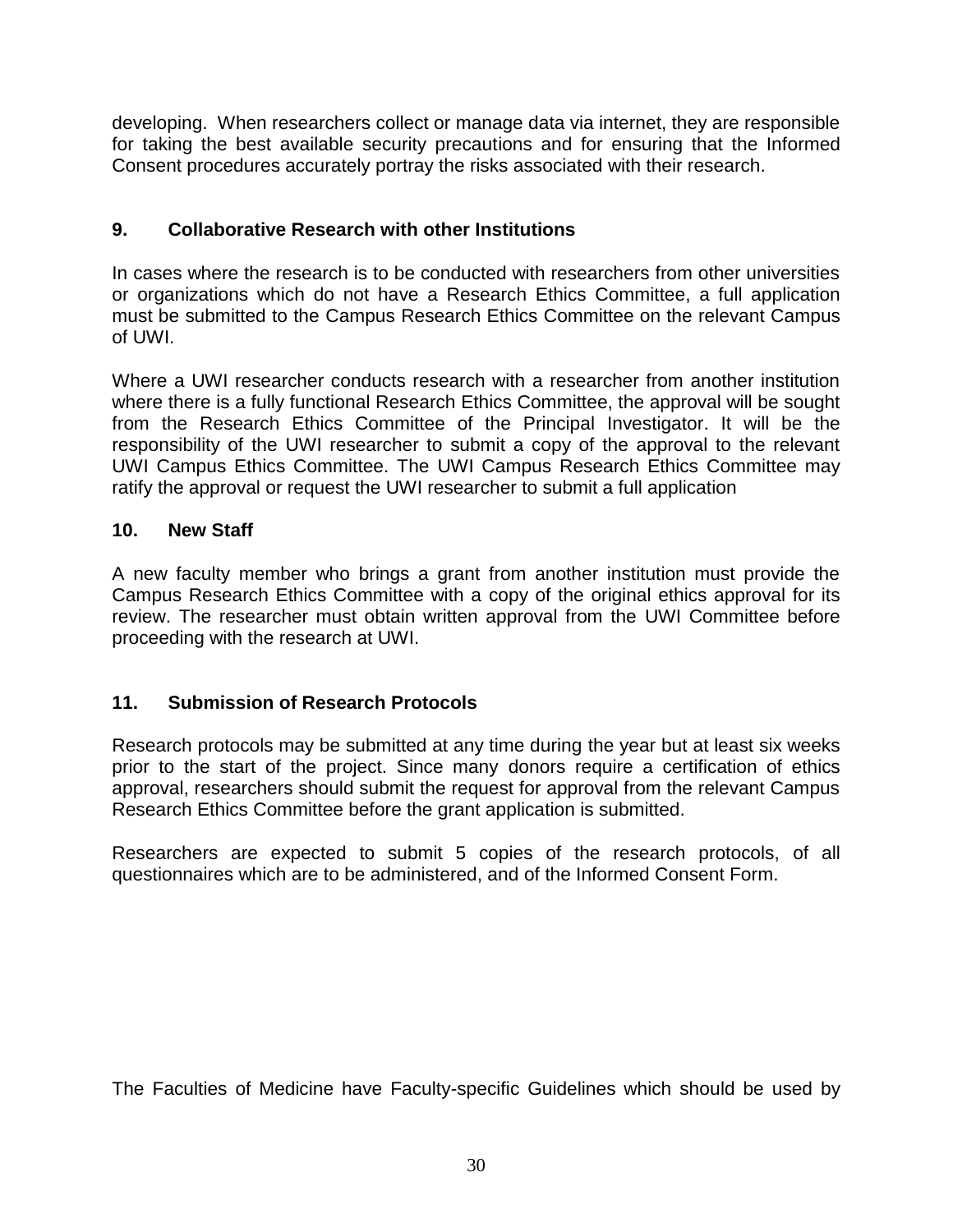them in conjunction with the above Policy. The Guidelines are subject to review by the University Committee on Research Ethics.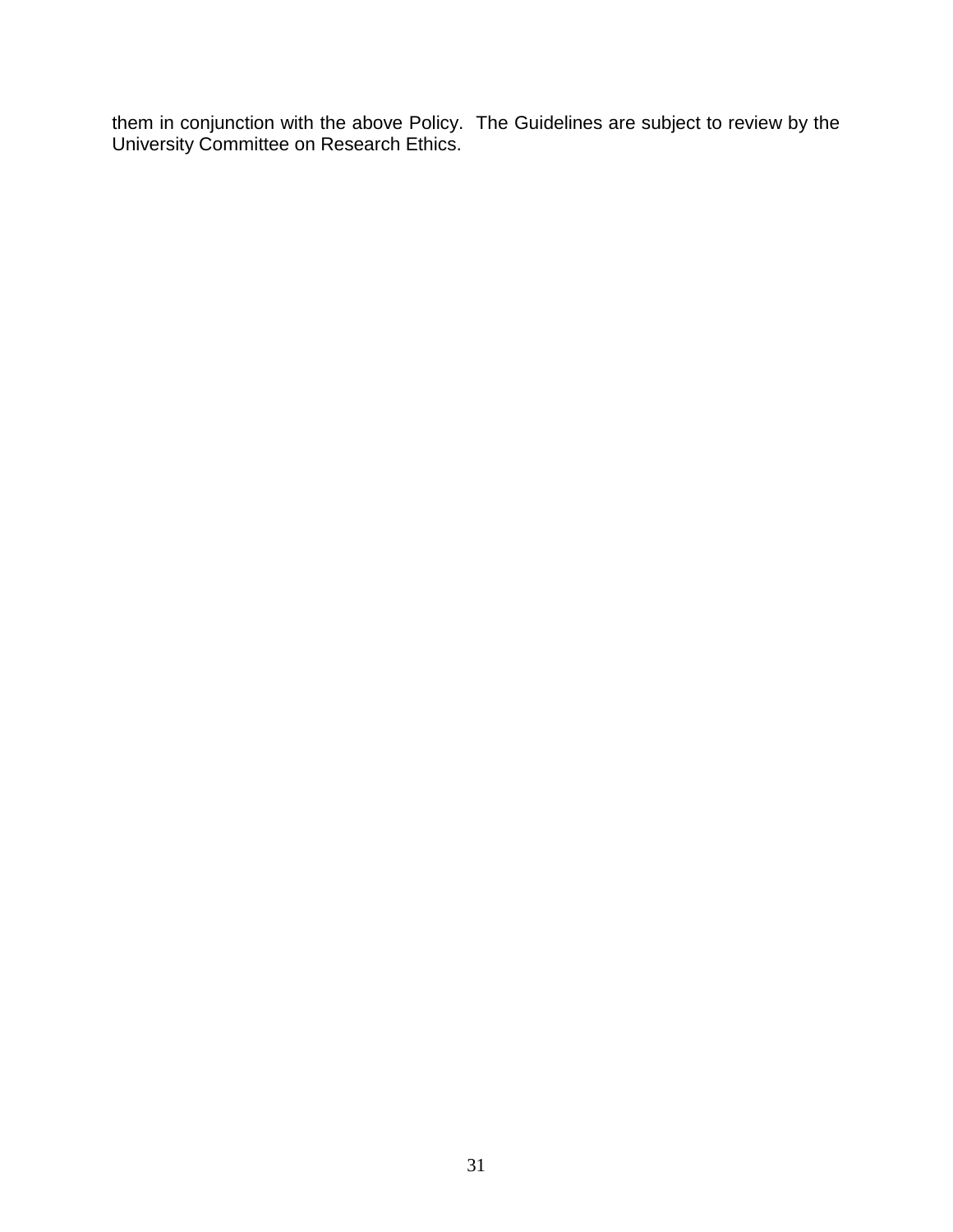### <span id="page-31-0"></span>**Basic Principles Governing the Use of Live Animals and Endangered Species in Research at the University of the West Indies**

- The advancement of biological knowledge and the development of improved means for the protection of the health and well-being both of man and of animals may require recourse to experimentation on intact live animals of a wide variety of species.
- Methods such as mathematical models, computer simulation and *in vitro* biological systems should be used wherever appropriate.
- Animal experiments should be undertaken only after due consideration of their relevance for human or animal health and the advancement of biological knowledge.
- The animals selected for an experiment should be of an appropriate species and quality, and should be the minimum number required to obtain scientifically valid results.
- Investigators and other personnel should never fail to treat animals as sentient, and should regard their proper care and use and the avoidance or minimization of discomfort, distress, or pain as ethical imperatives.
- Investigators should assume that procedures which would cause pain in human beings cause pain in other vertebrate species.
- Procedures with animals that may cause more than momentary or minimal pain or distress should be performed with appropriate sedation, analgesia, or anesthesia in accordance with accepted veterinary practice. Surgical or other painful procedures should not be performed on unanesthetized animals paralysed by chemical agents.
- At the end of, or when appropriate during, an experiment, animals that would otherwise suffer severe or chronic pain, distress, discomfort, or disablement that cannot be relieved should be painlessly killed.
- The best possible living conditions should be maintained for animals kept for biomedical purposes. Ideally, the care of such animals should be under the overall supervision of veterinarians having experience in laboratory animal science. In any case, veterinary care should be available as required.